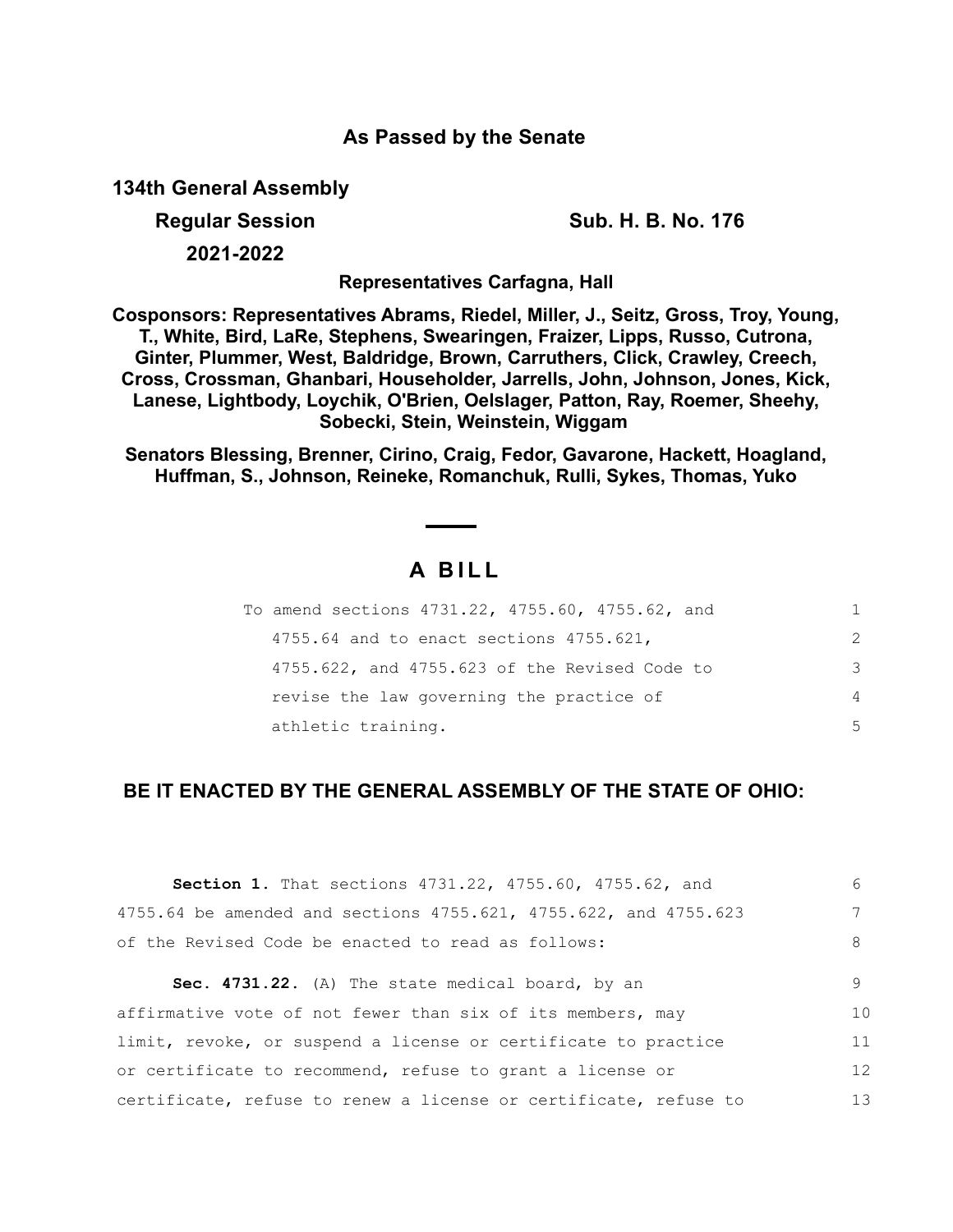#### **Sub. H. B. No. 176 Page 2 As Passed by the Senate**

reinstate a license or certificate, or reprimand or place on probation the holder of a license or certificate if the individual applying for or holding the license or certificate is found by the board to have committed fraud during the administration of the examination for a license or certificate to practice or to have committed fraud, misrepresentation, or deception in applying for, renewing, or securing any license or certificate to practice or certificate to recommend issued by the board. 14 15 16 17 18 19 20 21 22

(B) Except as provided in division (P) of this section, the board, by an affirmative vote of not fewer than six members, shall, to the extent permitted by law, limit, revoke, or suspend a license or certificate to practice or certificate to recommend, refuse to issue a license or certificate, refuse to renew a license or certificate, refuse to reinstate a license or certificate, or reprimand or place on probation the holder of a license or certificate for one or more of the following reasons:

(1) Permitting one's name or one's license or certificate to practice to be used by a person, group, or corporation when the individual concerned is not actually directing the treatment given;

(2) Failure to maintain minimal standards applicable to the selection or administration of drugs, or failure to employ acceptable scientific methods in the selection of drugs or other modalities for treatment of disease;

(3) Except as provided in section 4731.97 of the Revised Code, selling, giving away, personally furnishing, prescribing, or administering drugs for other than legal and legitimate therapeutic purposes or a plea of guilty to, a judicial finding of guilt of, or a judicial finding of eligibility for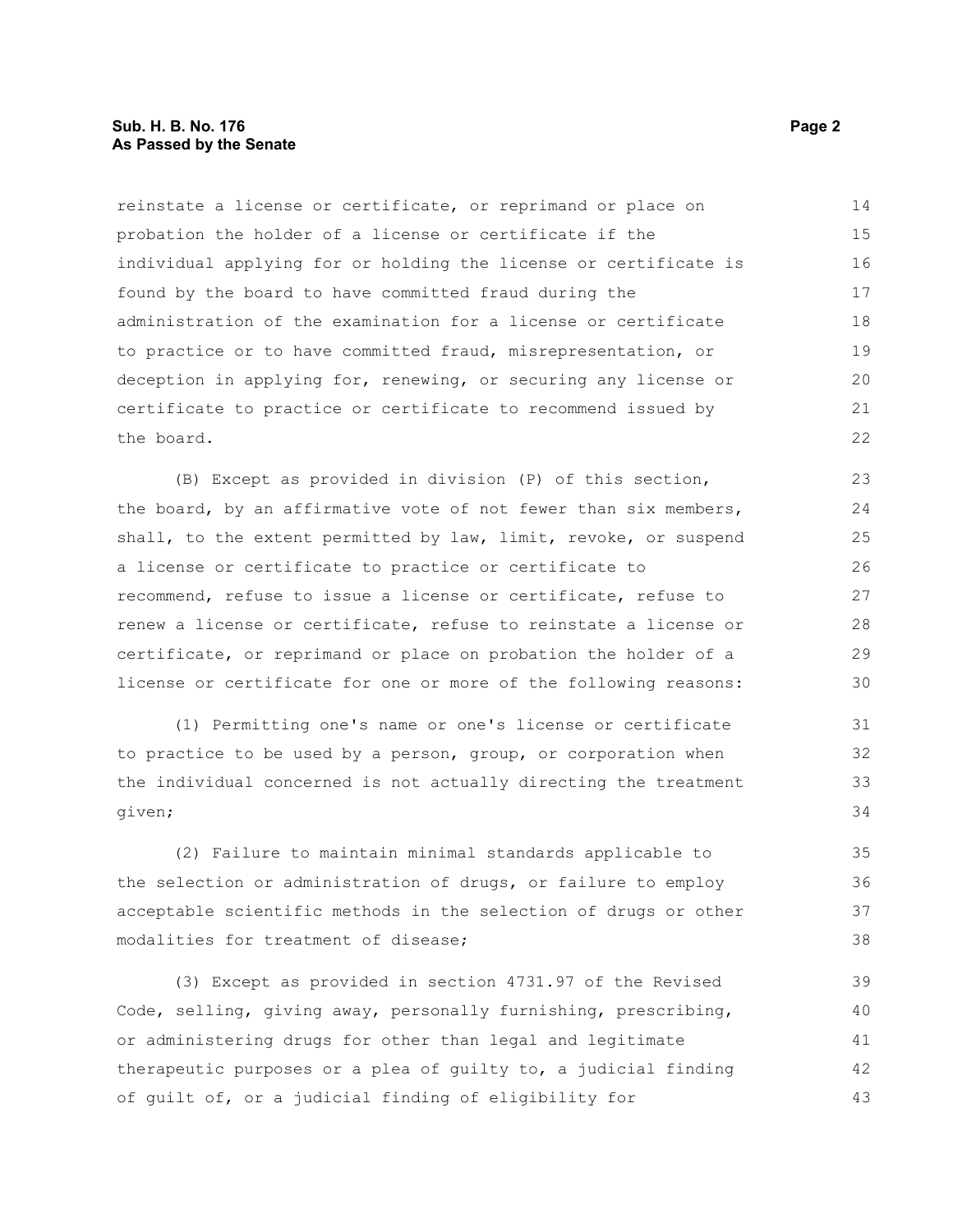intervention in lieu of conviction of, a violation of any federal or state law regulating the possession, distribution, or use of any drug;

(4) Willfully betraying a professional confidence.

For purposes of this division, "willfully betraying a professional confidence" does not include providing any information, documents, or reports under sections 307.621 to 307.629 of the Revised Code to a child fatality review board; does not include providing any information, documents, or reports under sections 307.631 to 307.6410 of the Revised Code to a drug overdose fatality review committee, a suicide fatality review committee, or hybrid drug overdose fatality and suicide fatality review committee; does not include providing any information, documents, or reports to the director of health pursuant to guidelines established under section 3701.70 of the Revised Code; does not include written notice to a mental health professional under section 4731.62 of the Revised Code; and does not include the making of a report of an employee's use of a drug of abuse, or a report of a condition of an employee other than one involving the use of a drug of abuse, to the employer of the employee as described in division (B) of section 2305.33 of the Revised Code. Nothing in this division affects the immunity from civil liability conferred by section 2305.33 or 4731.62 of the Revised Code upon a physician who makes a report in accordance with section 2305.33 or notifies a mental health professional in accordance with section 4731.62 of the Revised Code. As used in this division, "employee," "employer," and "physician" have the same meanings as in section 2305.33 of the Revised Code. 48 49 50 51 52 53 54 55 56 57 58 59 60 61 62 63 64 65 66 67 68 69 70 71 72

(5) Making a false, fraudulent, deceptive, or misleading

44 45 46

47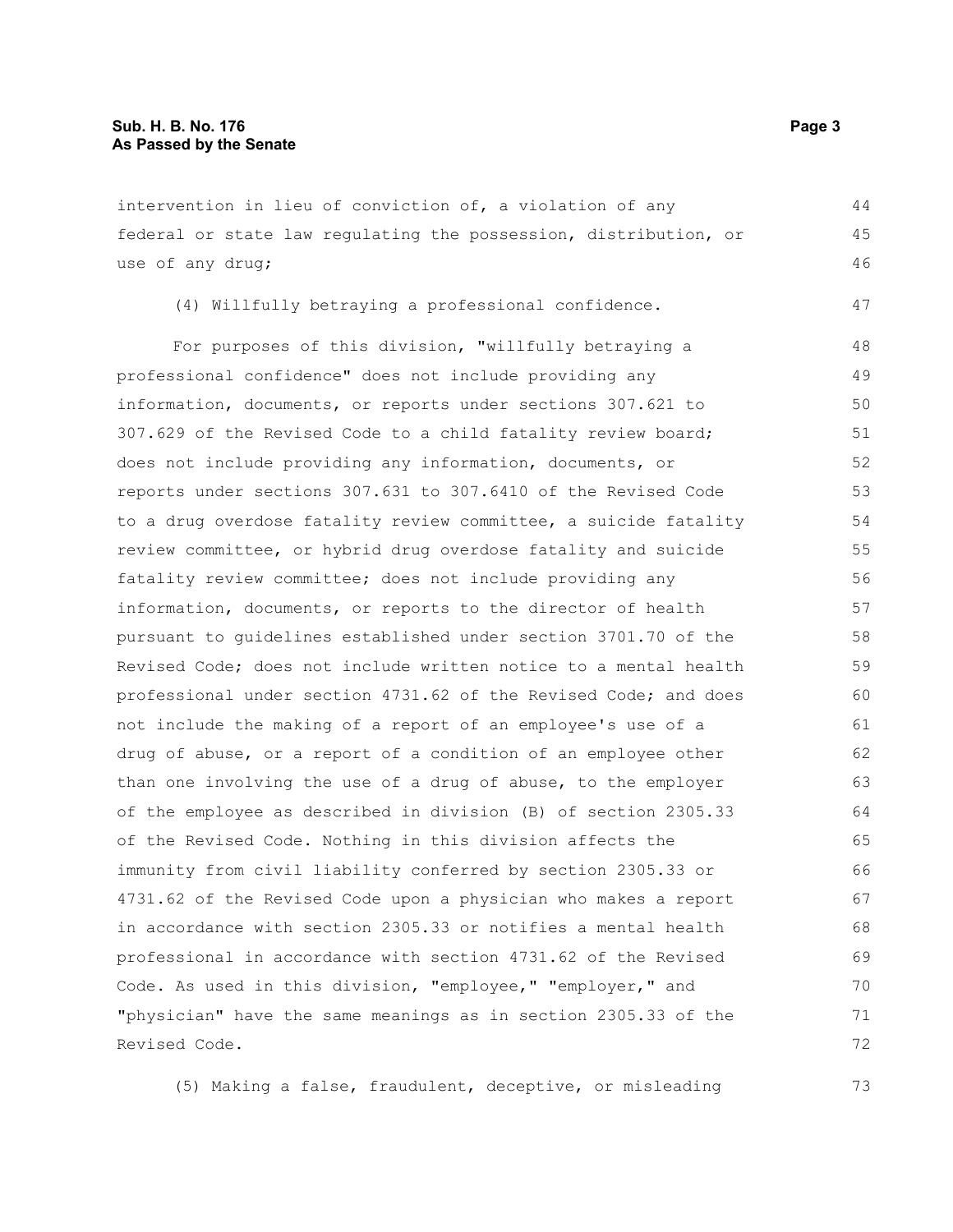#### **Sub. H. B. No. 176 Page 4 As Passed by the Senate**

statement in the solicitation of or advertising for patients; in relation to the practice of medicine and surgery, osteopathic medicine and surgery, podiatric medicine and surgery, or a limited branch of medicine; or in securing or attempting to secure any license or certificate to practice issued by the board. 74 75 76 77 78 79

As used in this division, "false, fraudulent, deceptive, or misleading statement" means a statement that includes a misrepresentation of fact, is likely to mislead or deceive because of a failure to disclose material facts, is intended or is likely to create false or unjustified expectations of favorable results, or includes representations or implications that in reasonable probability will cause an ordinarily prudent person to misunderstand or be deceived. 80 81 82 83 84 85 86 87

(6) A departure from, or the failure to conform to, minimal standards of care of similar practitioners under the same or similar circumstances, whether or not actual injury to a patient is established;

(7) Representing, with the purpose of obtaining compensation or other advantage as personal gain or for any other person, that an incurable disease or injury, or other incurable condition, can be permanently cured; 92 93 94 95

(8) The obtaining of, or attempting to obtain, money or anything of value by fraudulent misrepresentations in the course of practice; 96 97 98

(9) A plea of guilty to, a judicial finding of guilt of, or a judicial finding of eligibility for intervention in lieu of conviction for, a felony; 99 100 101

(10) Commission of an act that constitutes a felony in 102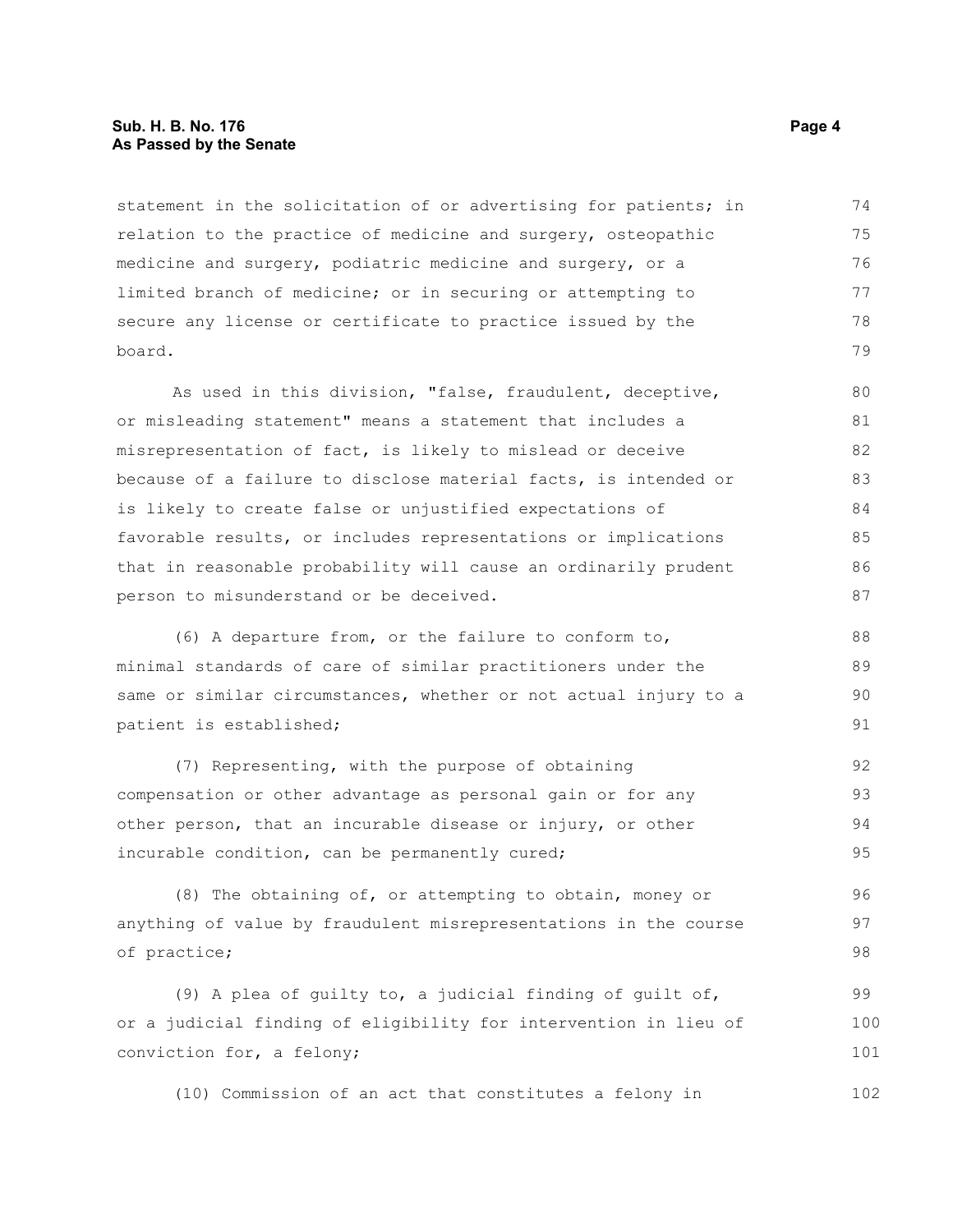this state, regardless of the jurisdiction in which the act was committed; (11) A plea of guilty to, a judicial finding of guilt of, or a judicial finding of eligibility for intervention in lieu of conviction for, a misdemeanor committed in the course of practice; (12) Commission of an act in the course of practice that constitutes a misdemeanor in this state, regardless of the jurisdiction in which the act was committed; (13) A plea of guilty to, a judicial finding of guilt of, or a judicial finding of eligibility for intervention in lieu of conviction for, a misdemeanor involving moral turpitude; (14) Commission of an act involving moral turpitude that constitutes a misdemeanor in this state, regardless of the jurisdiction in which the act was committed; (15) Violation of the conditions of limitation placed by the board upon a license or certificate to practice; (16) Failure to pay license renewal fees specified in this chapter; (17) Except as authorized in section 4731.31 of the Revised Code, engaging in the division of fees for referral of patients, or the receiving of a thing of value in return for a specific referral of a patient to utilize a particular service or business; (18) Subject to section 4731.226 of the Revised Code, violation of any provision of a code of ethics of the American medical association, the American osteopathic association, the 103 104 105 106 107 108 109 110 111 112 113 114 115 116 117 118 119 120 121 122 123 124 125 126 127 128 129

American podiatric medical association, or any other national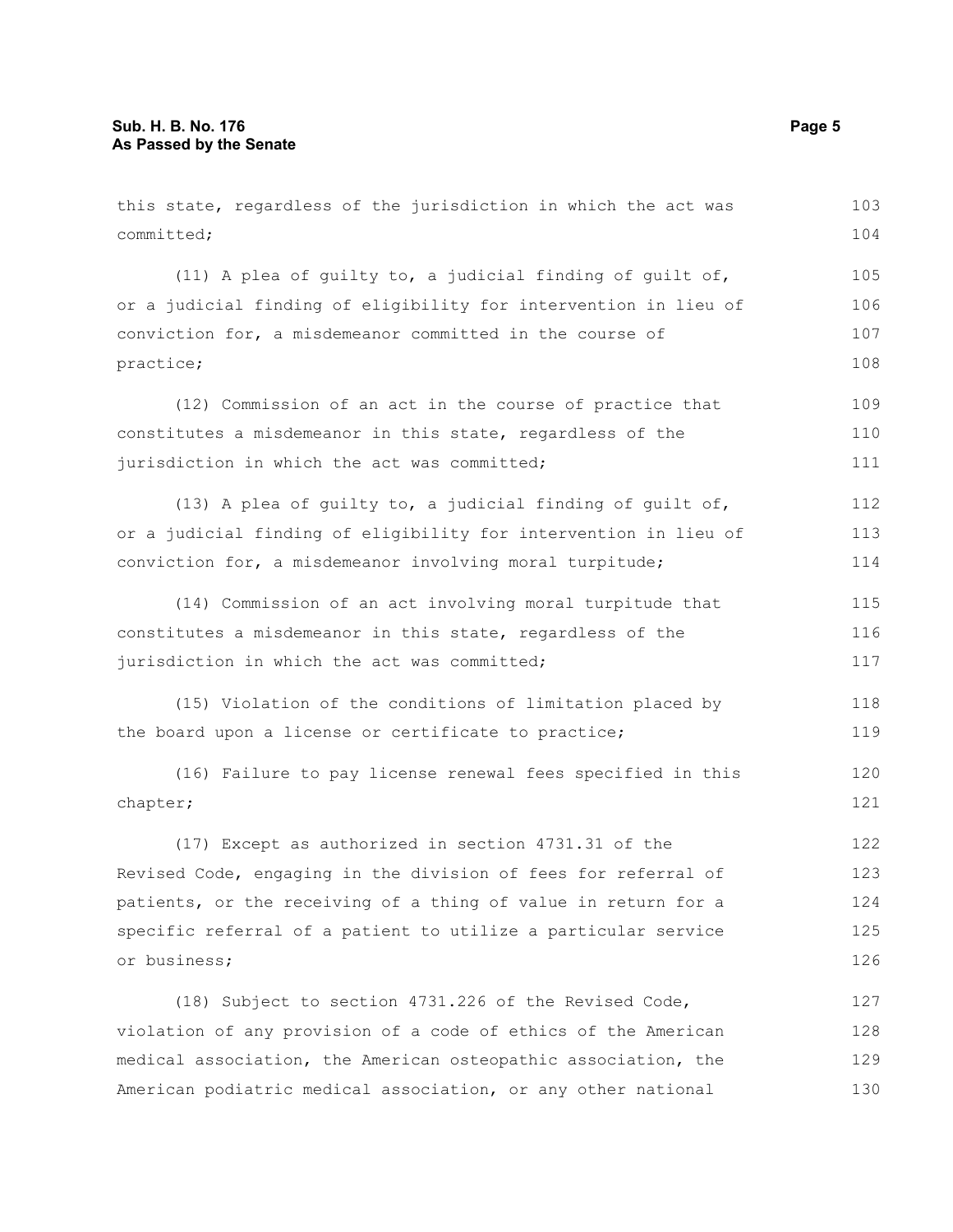#### **Sub. H. B. No. 176 Page 6 As Passed by the Senate**

professional organizations that the board specifies by rule. The state medical board shall obtain and keep on file current copies of the codes of ethics of the various national professional organizations. The individual whose license or certificate is being suspended or revoked shall not be found to have violated any provision of a code of ethics of an organization not appropriate to the individual's profession. 131 132 133 134 135 136 137

For purposes of this division, a "provision of a code of ethics of a national professional organization" does not include any provision that would preclude the making of a report by a physician of an employee's use of a drug of abuse, or of a condition of an employee other than one involving the use of a drug of abuse, to the employer of the employee as described in division (B) of section 2305.33 of the Revised Code. Nothing in this division affects the immunity from civil liability conferred by that section upon a physician who makes either type of report in accordance with division (B) of that section. As used in this division, "employee," "employer," and "physician" have the same meanings as in section 2305.33 of the Revised Code. 138 139 140 141 142 143 144 145 146 147 148 149 150

(19) Inability to practice according to acceptable and prevailing standards of care by reason of mental illness or physical illness, including, but not limited to, physical deterioration that adversely affects cognitive, motor, or perceptive skills. 151 152 153 154 155

In enforcing this division, the board, upon a showing of a possible violation, may compel any individual authorized to practice by this chapter or who has submitted an application pursuant to this chapter to submit to a mental examination, physical examination, including an HIV test, or both a mental 156 157 158 159 160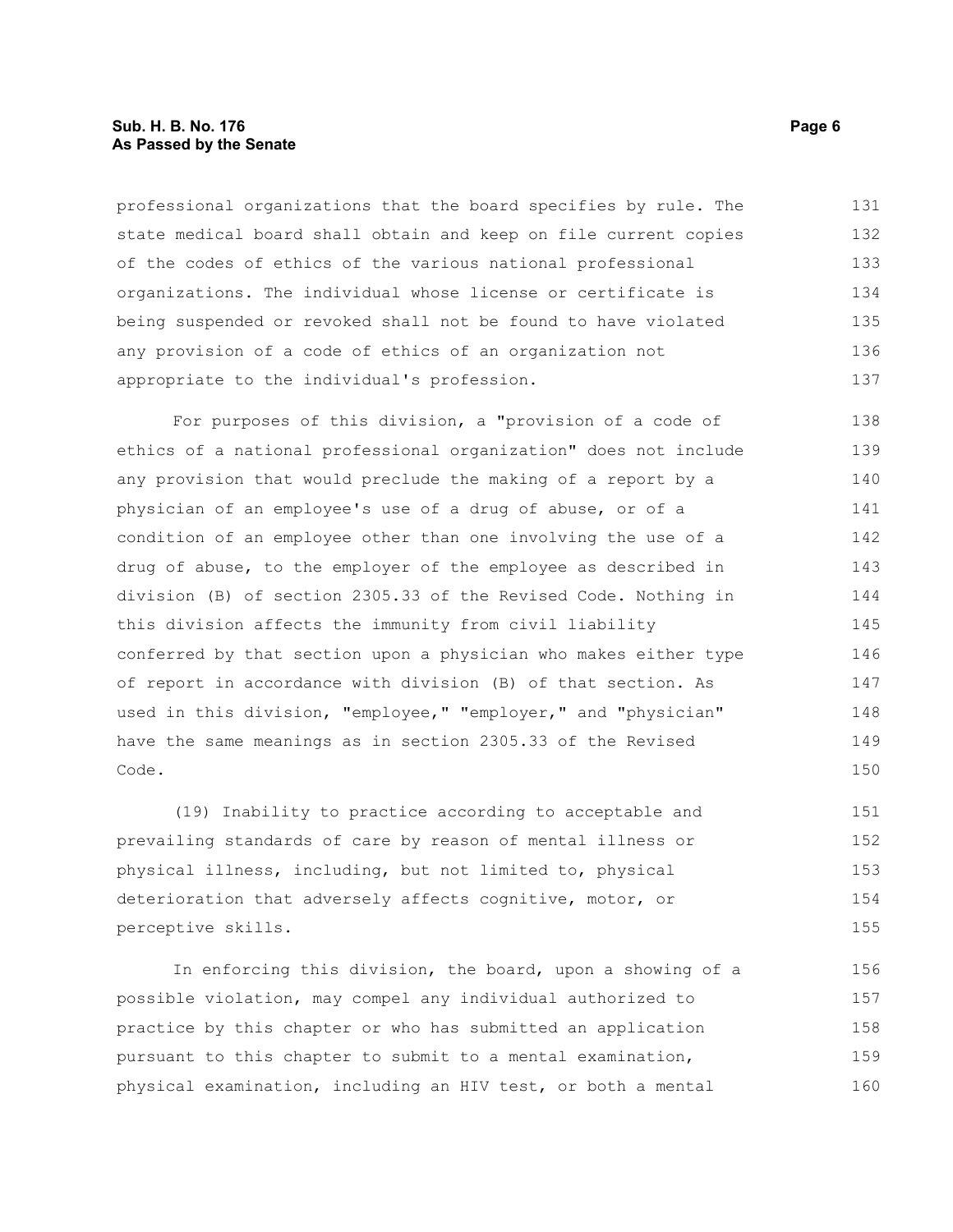#### **Sub. H. B. No. 176 Page 7 As Passed by the Senate**

and a physical examination. The expense of the examination is the responsibility of the individual compelled to be examined. Failure to submit to a mental or physical examination or consent to an HIV test ordered by the board constitutes an admission of the allegations against the individual unless the failure is due to circumstances beyond the individual's control, and a default and final order may be entered without the taking of testimony or presentation of evidence. If the board finds an individual unable to practice because of the reasons set forth in this division, the board shall require the individual to submit to care, counseling, or treatment by physicians approved or designated by the board, as a condition for initial, continued, reinstated, or renewed authority to practice. An individual affected under this division shall be afforded an opportunity to demonstrate to the board the ability to resume practice in compliance with acceptable and prevailing standards under the provisions of the individual's license or certificate. For the purpose of this division, any individual who applies for or receives a license or certificate to practice under this chapter accepts the privilege of practicing in this state and, by so doing, shall be deemed to have given consent to submit to a mental or physical examination when directed to do so in writing by the board, and to have waived all objections to the admissibility of testimony or examination reports that constitute a privileged communication. 161 162 163 164 165 166 167 168 169 170 171 172 173 174 175 176 177 178 179 180 181 182 183 184 185

(20) Except as provided in division (F)(1)(b) of section 4731.282 of the Revised Code or when civil penalties are imposed under section 4731.225 of the Revised Code, and subject to section 4731.226 of the Revised Code, violating or attempting to violate, directly or indirectly, or assisting in or abetting the violation of, or conspiring to violate, any provisions of this 186 187 188 189 190 191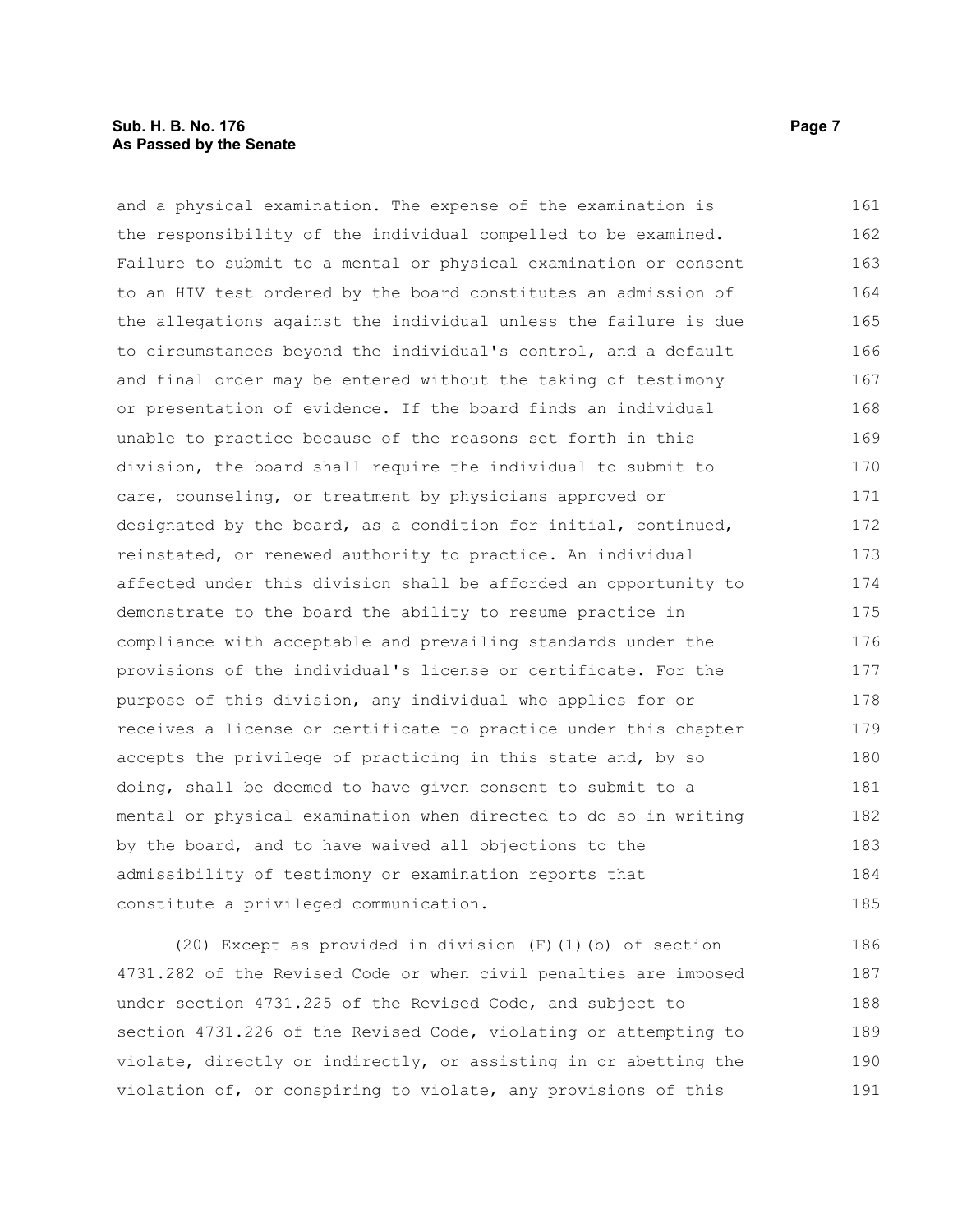chapter or any rule promulgated by the board.

This division does not apply to a violation or attempted violation of, assisting in or abetting the violation of, or a conspiracy to violate, any provision of this chapter or any rule adopted by the board that would preclude the making of a report by a physician of an employee's use of a drug of abuse, or of a condition of an employee other than one involving the use of a drug of abuse, to the employer of the employee as described in division (B) of section 2305.33 of the Revised Code. Nothing in this division affects the immunity from civil liability conferred by that section upon a physician who makes either type of report in accordance with division (B) of that section. As used in this division, "employee," "employer," and "physician" have the same meanings as in section 2305.33 of the Revised Code. 193 194 195 196 197 198 199 200 201 202 203 204 205 206

(21) The violation of section 3701.79 of the Revised Code or of any abortion rule adopted by the director of health pursuant to section 3701.341 of the Revised Code; 207 208 209

(22) Any of the following actions taken by an agency responsible for authorizing, certifying, or regulating an individual to practice a health care occupation or provide health care services in this state or another jurisdiction, for any reason other than the nonpayment of fees: the limitation, revocation, or suspension of an individual's license to practice; acceptance of an individual's license surrender; denial of a license; refusal to renew or reinstate a license; imposition of probation; or issuance of an order of censure or other reprimand; 210 211 212 213 214 215 216 217 218 219

(23) The violation of section 2919.12 of the Revised Code or the performance or inducement of an abortion upon a pregnant 220 221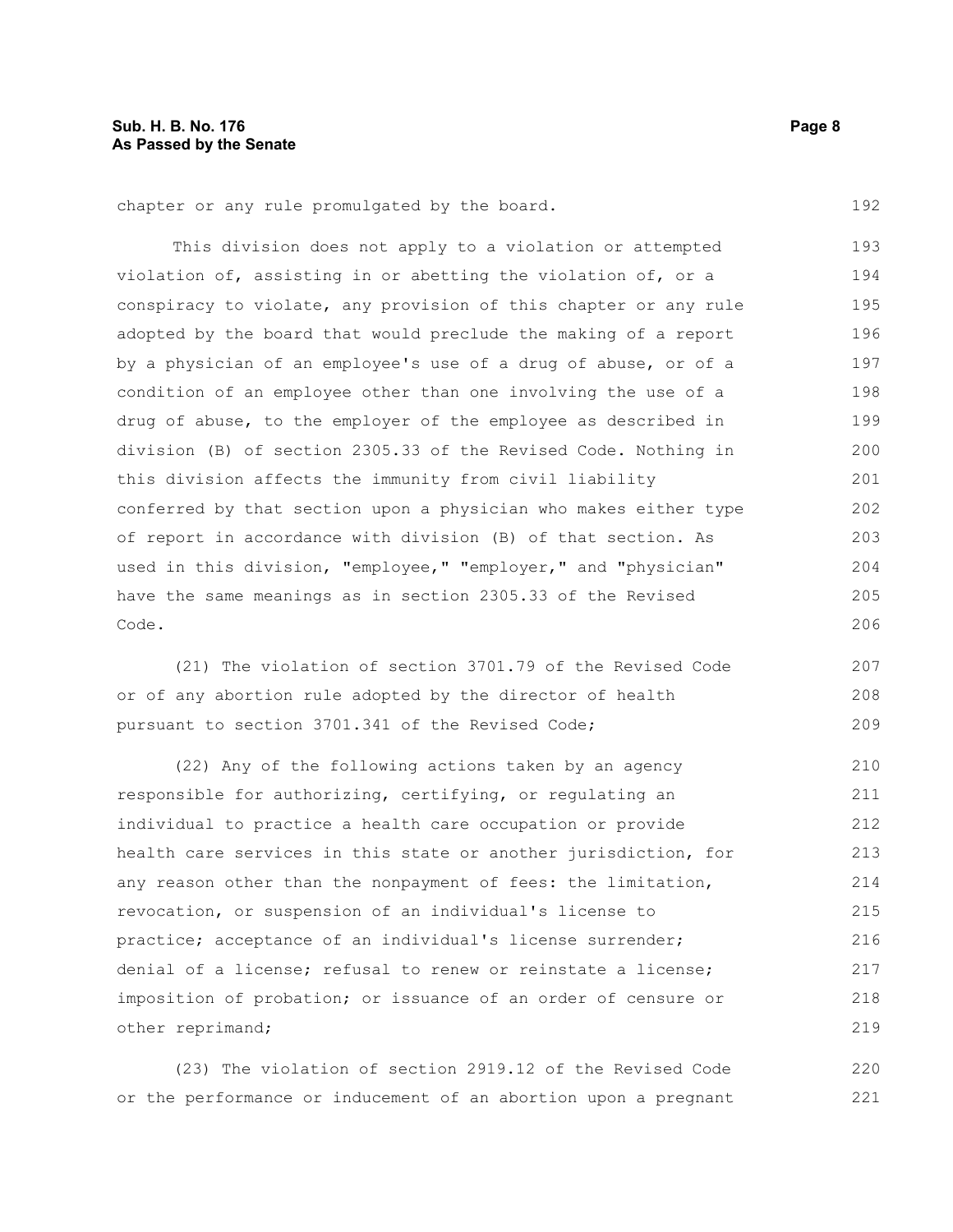#### **Sub. H. B. No. 176 Page 9 As Passed by the Senate**

woman with actual knowledge that the conditions specified in division (B) of section 2317.56 of the Revised Code have not been satisfied or with a heedless indifference as to whether those conditions have been satisfied, unless an affirmative defense as specified in division (H)(2) of that section would apply in a civil action authorized by division (H)(1) of that section; 222 223 224 225 226 227 228

(24) The revocation, suspension, restriction, reduction, or termination of clinical privileges by the United States department of defense or department of veterans affairs or the termination or suspension of a certificate of registration to prescribe drugs by the drug enforcement administration of the United States department of justice; 229 230 231 232 233 234

(25) Termination or suspension from participation in the medicare or medicaid programs by the department of health and human services or other responsible agency;

(26) Impairment of ability to practice according to acceptable and prevailing standards of care because of habitual or excessive use or abuse of drugs, alcohol, or other substances that impair ability to practice. 238 239 240 241

For the purposes of this division, any individual authorized to practice by this chapter accepts the privilege of practicing in this state subject to supervision by the board. By filing an application for or holding a license or certificate to practice under this chapter, an individual shall be deemed to have given consent to submit to a mental or physical examination when ordered to do so by the board in writing, and to have waived all objections to the admissibility of testimony or examination reports that constitute privileged communications. 242 243 244 245 246 247 248 249 250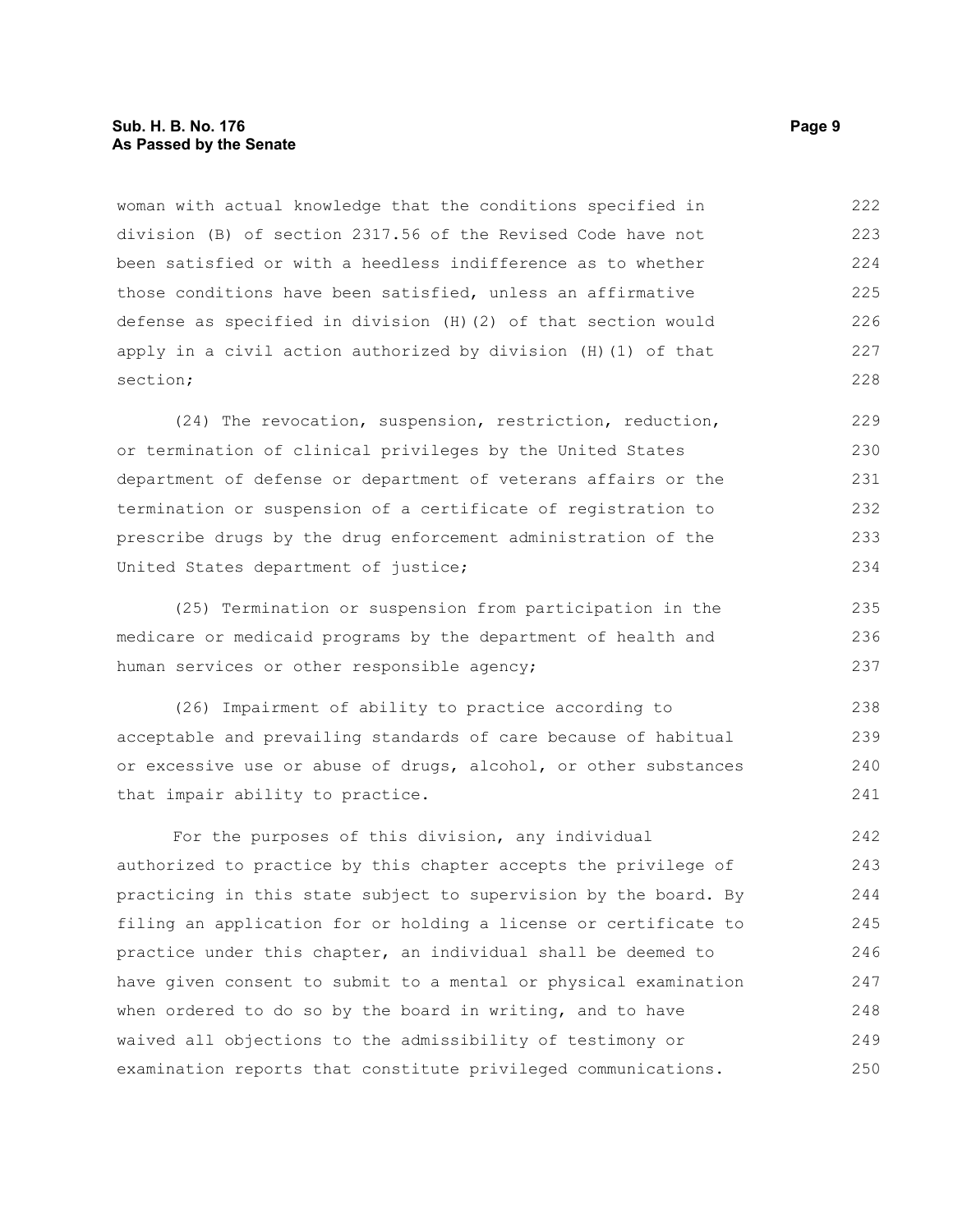#### **Sub. H. B. No. 176 Page 10 As Passed by the Senate**

If it has reason to believe that any individual authorized to practice by this chapter or any applicant for licensure or certification to practice suffers such impairment, the board may compel the individual to submit to a mental or physical examination, or both. The expense of the examination is the responsibility of the individual compelled to be examined. Any mental or physical examination required under this division shall be undertaken by a treatment provider or physician who is qualified to conduct the examination and who is chosen by the board. 251 252 253 254 255 256 257 258 259 260

Failure to submit to a mental or physical examination ordered by the board constitutes an admission of the allegations against the individual unless the failure is due to circumstances beyond the individual's control, and a default and final order may be entered without the taking of testimony or presentation of evidence. If the board determines that the individual's ability to practice is impaired, the board shall suspend the individual's license or certificate or deny the individual's application and shall require the individual, as a condition for initial, continued, reinstated, or renewed licensure or certification to practice, to submit to treatment. 261 262 263 264 265 266 267 268 269 270 271

Before being eligible to apply for reinstatement of a license or certificate suspended under this division, the impaired practitioner shall demonstrate to the board the ability to resume practice in compliance with acceptable and prevailing standards of care under the provisions of the practitioner's license or certificate. The demonstration shall include, but shall not be limited to, the following: 272 273 274 275 276 277 278

(a) Certification from a treatment provider approved under section 4731.25 of the Revised Code that the individual has 279 280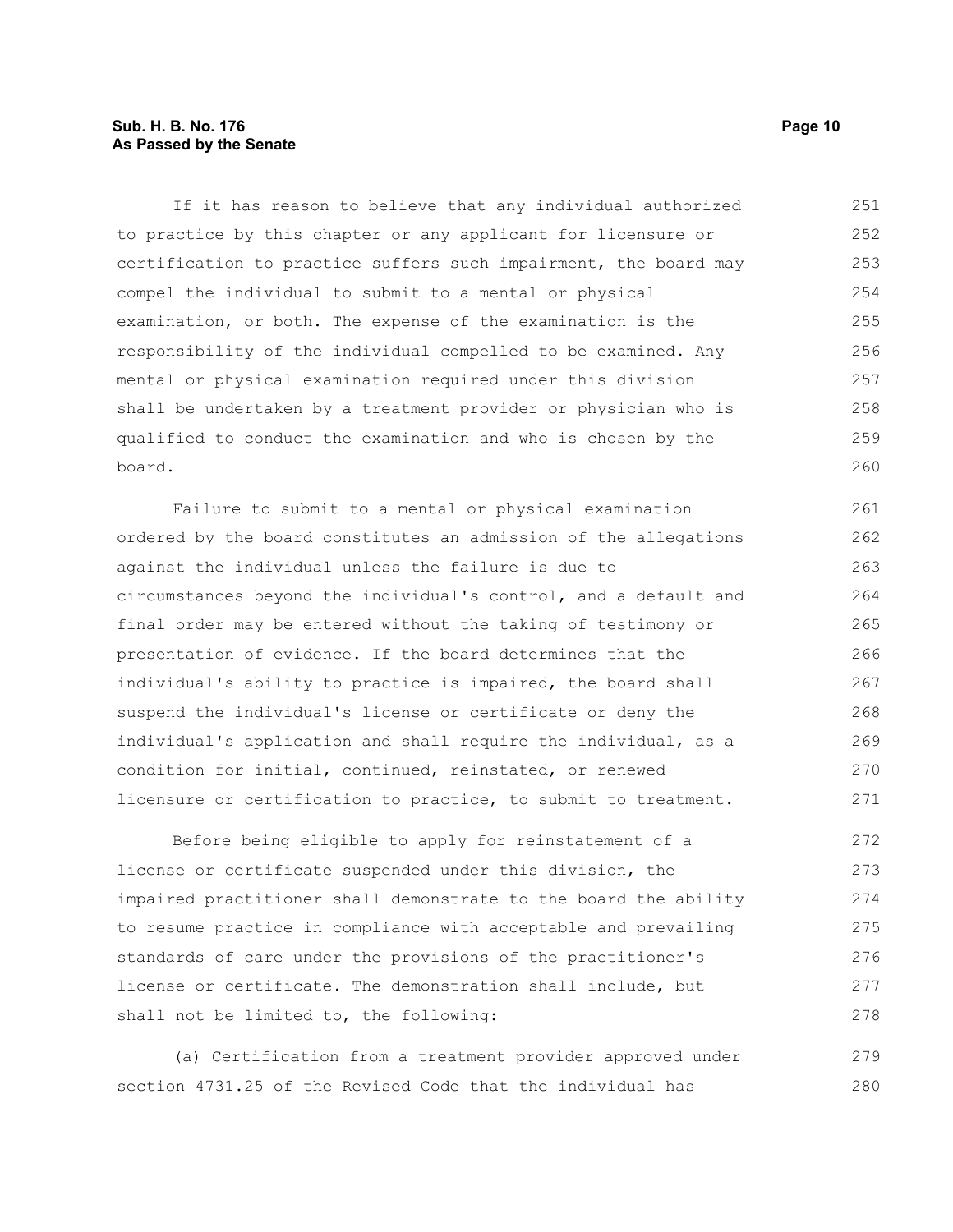| assessments and shall describe the basis for their               | 289 |
|------------------------------------------------------------------|-----|
| determination.                                                   | 290 |
| The board may reinstate a license or certificate suspended       | 291 |
| under this division after that demonstration and after the       | 292 |
| individual has entered into a written consent agreement.         | 293 |
| When the impaired practitioner resumes practice, the board       | 294 |
| shall require continued monitoring of the individual. The        | 295 |
| monitoring shall include, but not be limited to, compliance with | 296 |
| the written consent agreement entered into before reinstatement  | 297 |
| or with conditions imposed by board order after a hearing, and,  | 298 |
| upon termination of the consent agreement, submission to the     | 299 |
| board for at least two years of annual written progress reports  | 300 |
| made under penalty of perjury stating whether the individual has | 301 |
| maintained sobriety.                                             | 302 |
| (27) A second or subsequent violation of section 4731.66         | 303 |

or 4731.69 of the Revised Code;

successfully completed any required inpatient treatment;

aftercare contract or consent agreement;

(b) Evidence of continuing full compliance with an

ability to practice has been assessed and that the individual

individuals or providers approved by the board for making the

prevailing standards of care. The reports shall be made by

has been found capable of practicing according to acceptable and

(c) Two written reports indicating that the individual's

(28) Except as provided in division (N) of this section:

(a) Waiving the payment of all or any part of a deductible or copayment that a patient, pursuant to a health insurance or health care policy, contract, or plan that covers the individual's services, otherwise would be required to pay if the 306 307 308 309

281

282 283

304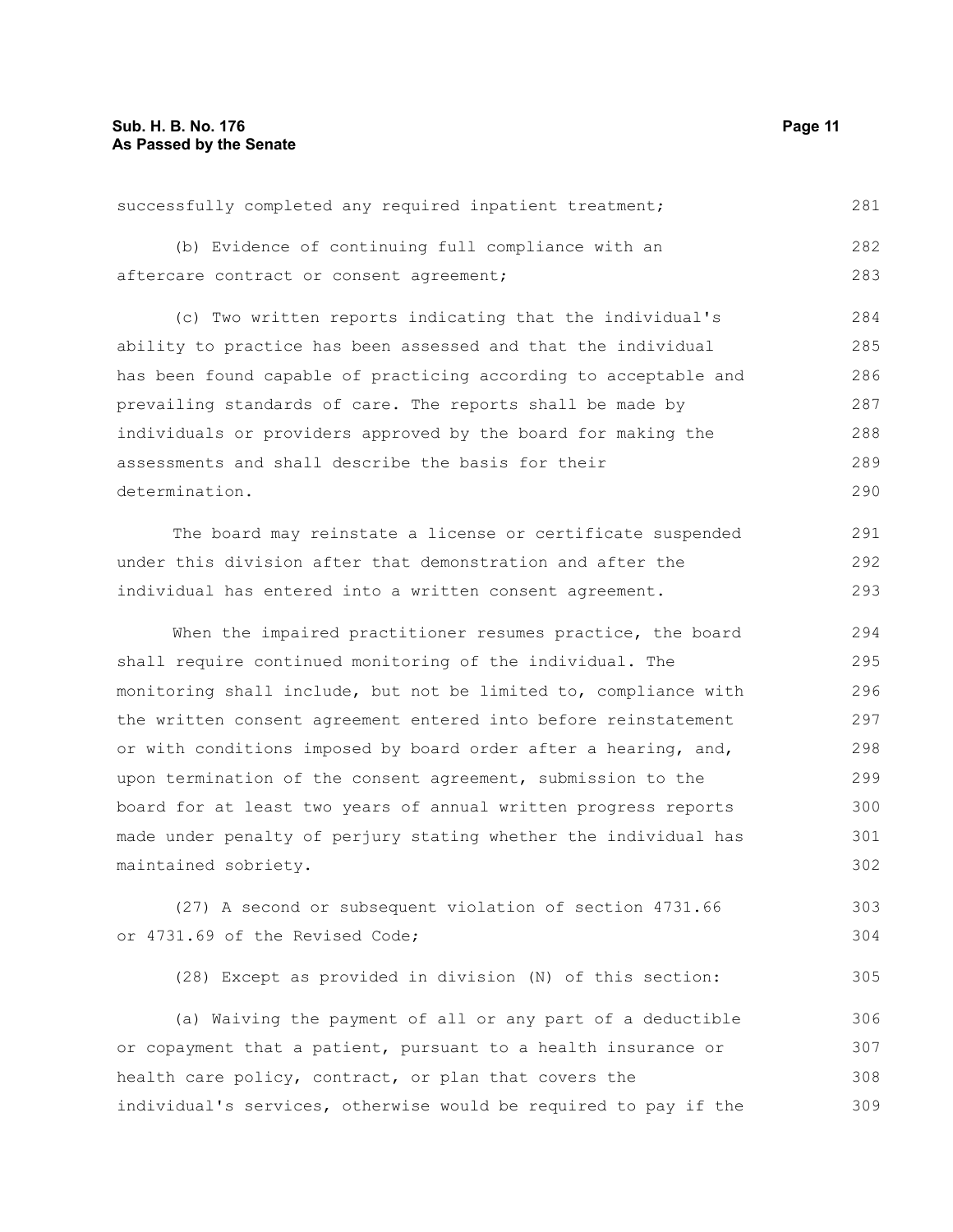waiver is used as an enticement to a patient or group of patients to receive health care services from that individual; (b) Advertising that the individual will waive the payment of all or any part of a deductible or copayment that a patient, pursuant to a health insurance or health care policy, contract, or plan that covers the individual's services, otherwise would be required to pay. (29) Failure to use universal blood and body fluid precautions established by rules adopted under section 4731.051 of the Revised Code; (30) Failure to provide notice to, and receive 310 311 312 313 314 315 316 317 318 319 320

acknowledgment of the notice from, a patient when required by section 4731.143 of the Revised Code prior to providing nonemergency professional services, or failure to maintain that notice in the patient's medical record; 321 322 323 324

(31) Failure of a physician supervising a physician assistant to maintain supervision in accordance with the requirements of Chapter 4730. of the Revised Code and the rules adopted under that chapter; 325 326 327 328

(32) Failure of a physician or podiatrist to enter into a standard care arrangement with a clinical nurse specialist, certified nurse-midwife, or certified nurse practitioner with whom the physician or podiatrist is in collaboration pursuant to section 4731.27 of the Revised Code or failure to fulfill the responsibilities of collaboration after entering into a standard care arrangement; 329 330 331 332 333 334 335

(33) Failure to comply with the terms of a consult agreement entered into with a pharmacist pursuant to section 4729.39 of the Revised Code; 336 337 338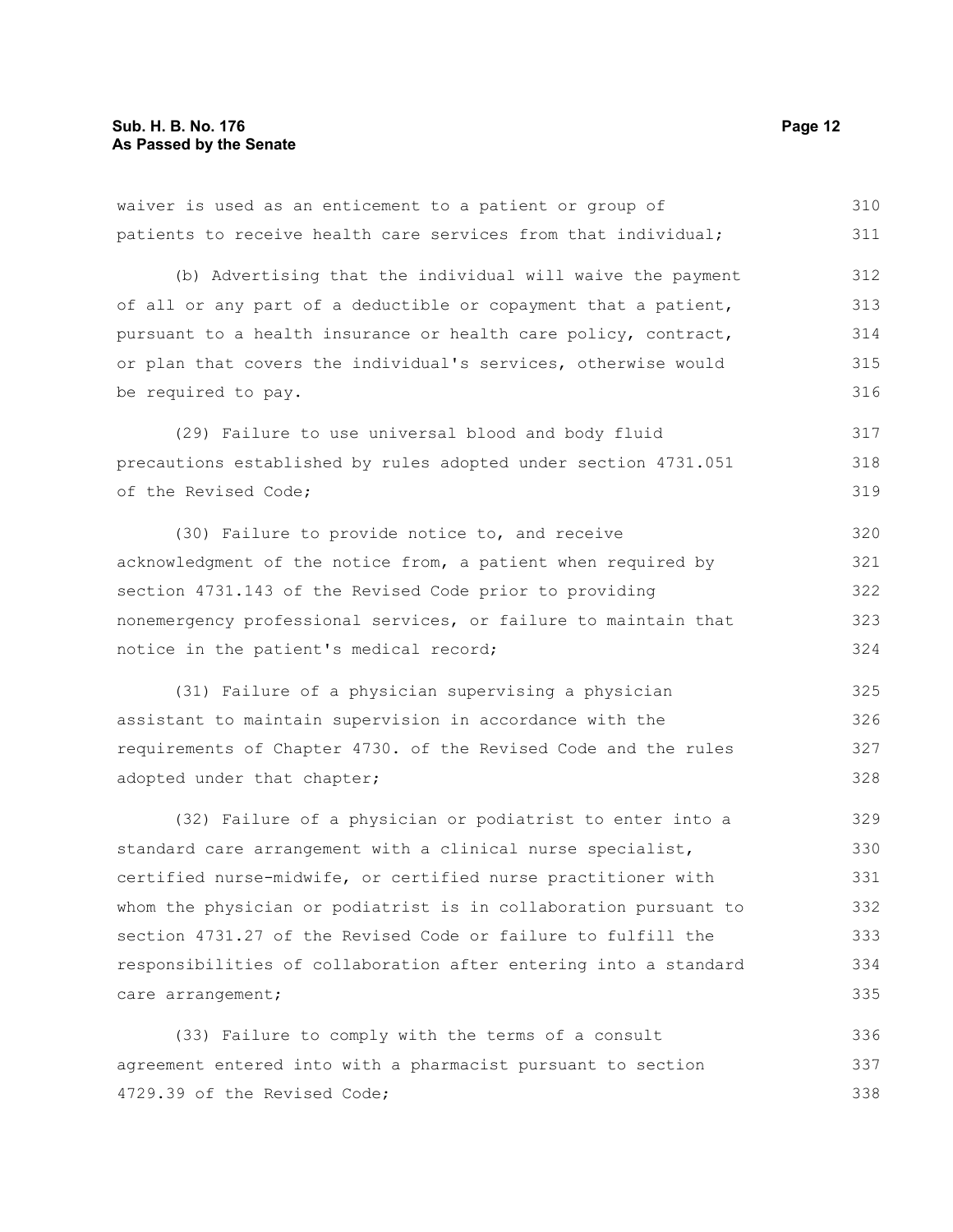#### **Sub. H. B. No. 176 Page 13 As Passed by the Senate**

(34) Failure to cooperate in an investigation conducted by the board under division (F) of this section, including failure to comply with a subpoena or order issued by the board or failure to answer truthfully a question presented by the board in an investigative interview, an investigative office conference, at a deposition, or in written interrogatories, except that failure to cooperate with an investigation shall not constitute grounds for discipline under this section if a court of competent jurisdiction has issued an order that either quashes a subpoena or permits the individual to withhold the testimony or evidence in issue; 339 340 341 342 343 344 345 346 347 348 349

(35) Failure to supervise an acupuncturist in accordance with Chapter 4762. of the Revised Code and the board's rules for providing that supervision;

(36) Failure to supervise an anesthesiologist assistant in accordance with Chapter 4760. of the Revised Code and the board's rules for supervision of an anesthesiologist assistant; 353 354 355

(37) Assisting suicide, as defined in section 3795.01 of the Revised Code; 356 357

(38) Failure to comply with the requirements of section 2317.561 of the Revised Code; 358 359

(39) Failure to supervise a radiologist assistant in accordance with Chapter 4774. of the Revised Code and the board's rules for supervision of radiologist assistants; 360 361 362

(40) Performing or inducing an abortion at an office or facility with knowledge that the office or facility fails to post the notice required under section 3701.791 of the Revised Code; 363 364 365 366

(41) Failure to comply with the standards and procedures 367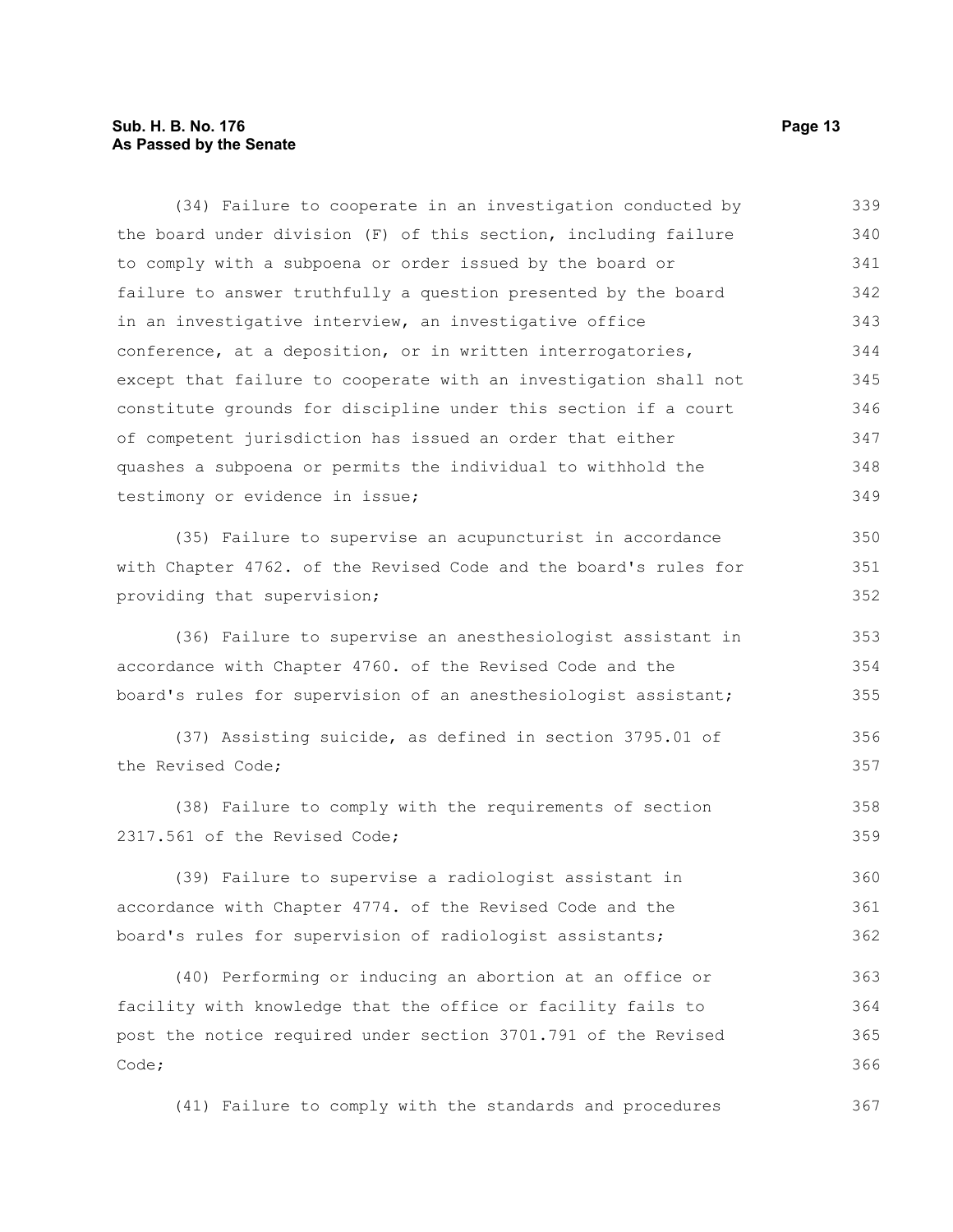established in rules under section 4731.054 of the Revised Code for the operation of or the provision of care at a pain management clinic; (42) Failure to comply with the standards and procedures established in rules under section 4731.054 of the Revised Code for providing supervision, direction, and control of individuals at a pain management clinic; (43) Failure to comply with the requirements of section 4729.79 or 4731.055 of the Revised Code, unless the state board of pharmacy no longer maintains a drug database pursuant to section 4729.75 of the Revised Code; (44) Failure to comply with the requirements of section 2919.171, 2919.202, or 2919.203 of the Revised Code or failure to submit to the department of health in accordance with a court order a complete report as described in section 2919.171 or 368 369 370 371 372 373 374 375 376 377 378 379 380 381 382

2919.202 of the Revised Code;

(45) Practicing at a facility that is subject to licensure as a category III terminal distributor of dangerous drugs with a pain management clinic classification unless the person operating the facility has obtained and maintains the license with the classification; 384 385 386 387 388

(46) Owning a facility that is subject to licensure as a category III terminal distributor of dangerous drugs with a pain management clinic classification unless the facility is licensed with the classification:

(47) Failure to comply with any of the requirements regarding making or maintaining medical records or documents described in division (A) of section 2919.192, division (C) of section 2919.193, division (B) of section 2919.195, or division 393 394 395 396

383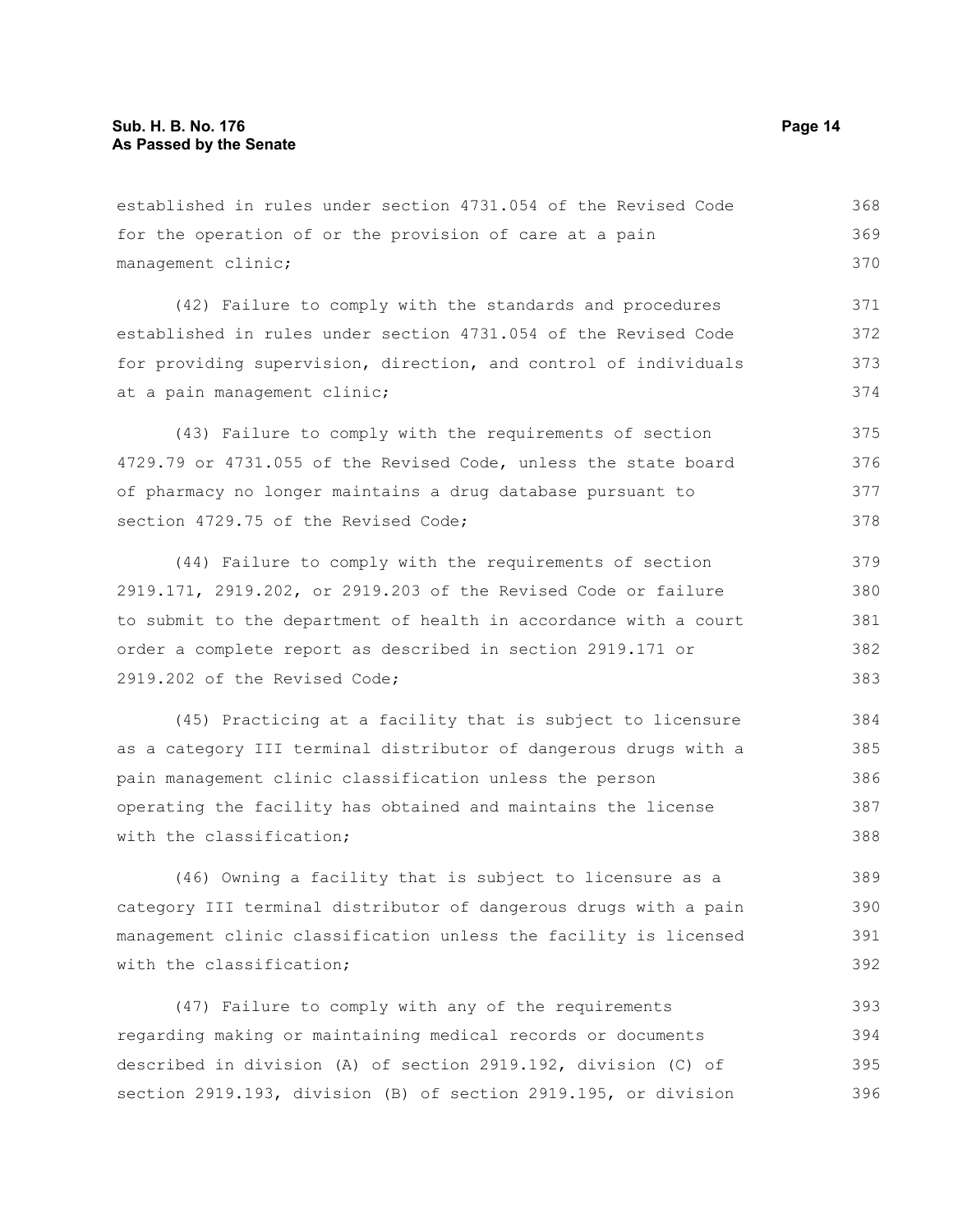prescription for an opioid analgesic, as defined in section 3719.01 of the Revised Code; (49) Failure to comply with the requirements of section 4731.30 of the Revised Code or rules adopted under section 4731.301 of the Revised Code when recommending treatment with medical marijuana; (50) Practicing at a facility, clinic, or other location that is subject to licensure as a category III terminal distributor of dangerous drugs with an office-based opioid treatment classification unless the person operating that place has obtained and maintains the license with the classification; 399 400 401 402 403 404 405 406 407 408 409 410

(51) Owning a facility, clinic, or other location that is subject to licensure as a category III terminal distributor of dangerous drugs with an office-based opioid treatment classification unless that place is licensed with the classification; 411 412 413 414 415

(52) A pattern of continuous or repeated violations of division (E)(2) or (3) of section 3963.02 of the Revised Code; 416 417

(53) Failure to fulfill the responsibilities of a collaboration agreement entered into with an athletic trainer as described in section 4755.621 of the Revised Code. 418 419 420

(C) Disciplinary actions taken by the board under divisions (A) and (B) of this section shall be taken pursuant to an adjudication under Chapter 119. of the Revised Code, except that in lieu of an adjudication, the board may enter into a consent agreement with an individual to resolve an allegation of 421 422 423 424 425

397

398

(A) of section 2919.196 of the Revised Code;

3719.061 of the Revised Code before issuing for a minor a

(48) Failure to comply with the requirements in section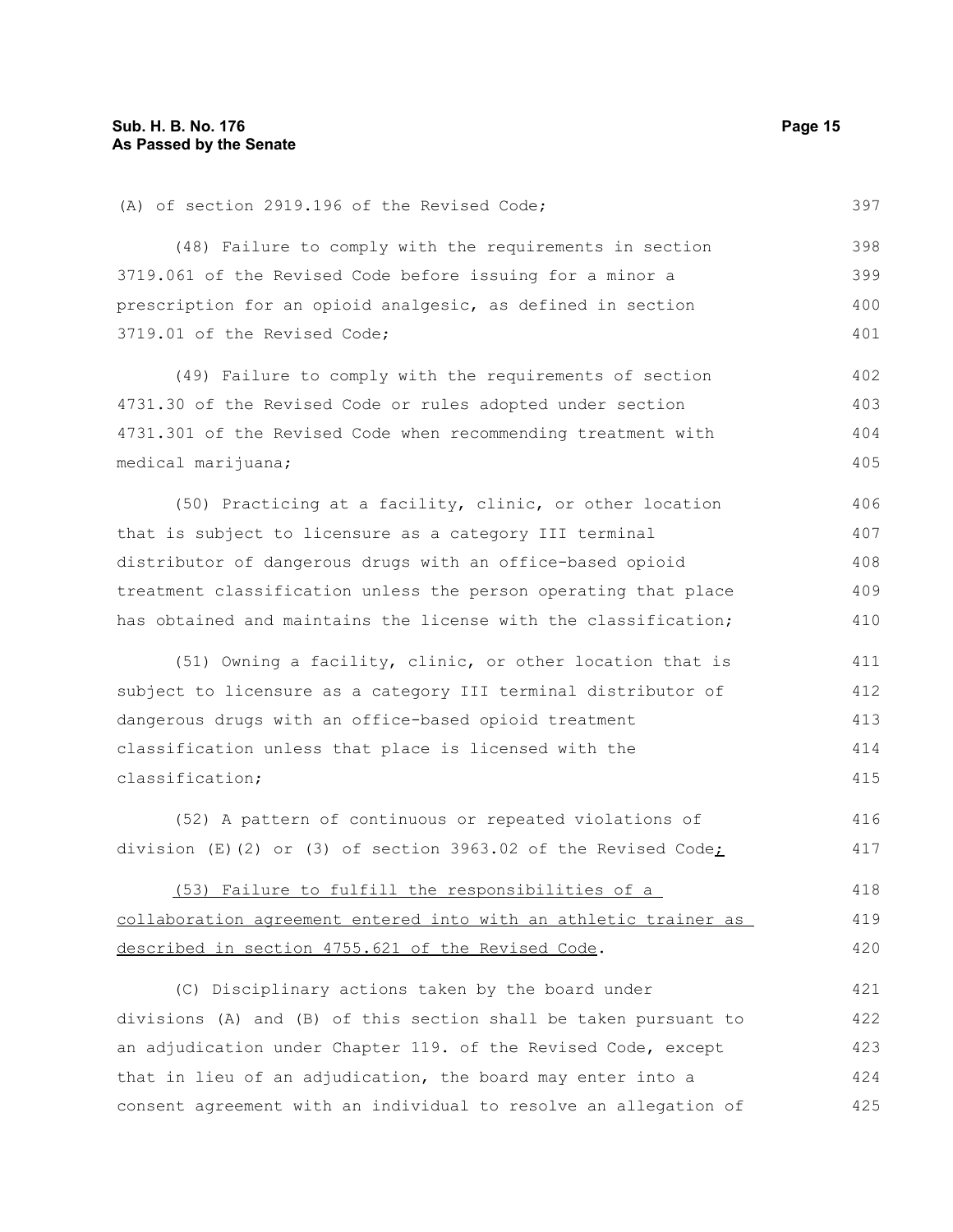#### **Sub. H. B. No. 176 Page 16 As Passed by the Senate**

a violation of this chapter or any rule adopted under it. A consent agreement, when ratified by an affirmative vote of not fewer than six members of the board, shall constitute the findings and order of the board with respect to the matter addressed in the agreement. If the board refuses to ratify a consent agreement, the admissions and findings contained in the consent agreement shall be of no force or effect. 426 427 428 429 430 431 432

A telephone conference call may be utilized for ratification of a consent agreement that revokes or suspends an individual's license or certificate to practice or certificate to recommend. The telephone conference call shall be considered a special meeting under division (F) of section 121.22 of the Revised Code. 433 434 435 436 437 438

If the board takes disciplinary action against an individual under division (B) of this section for a second or subsequent plea of guilty to, or judicial finding of guilt of, a violation of section 2919.123 or 2919.124 of the Revised Code, the disciplinary action shall consist of a suspension of the individual's license or certificate to practice for a period of at least one year or, if determined appropriate by the board, a more serious sanction involving the individual's license or certificate to practice. Any consent agreement entered into under this division with an individual that pertains to a second or subsequent plea of guilty to, or judicial finding of guilt of, a violation of that section shall provide for a suspension of the individual's license or certificate to practice for a period of at least one year or, if determined appropriate by the board, a more serious sanction involving the individual's license or certificate to practice. 439 440 441 442 443 444 445 446 447 448 449 450 451 452 453 454

(D) For purposes of divisions (B)(10), (12), and (14) of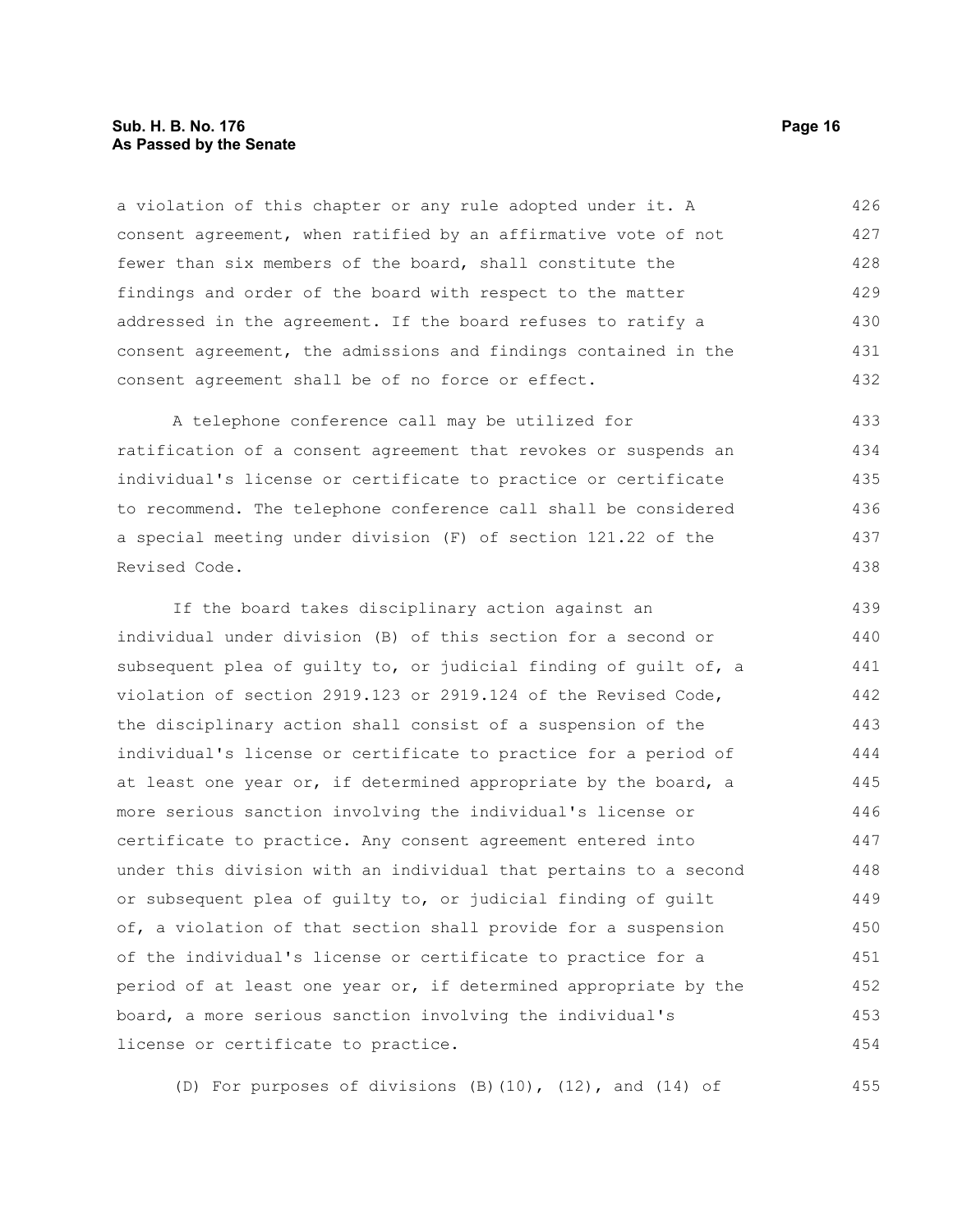#### **Sub. H. B. No. 176 Page 17 As Passed by the Senate**

this section, the commission of the act may be established by a finding by the board, pursuant to an adjudication under Chapter 119. of the Revised Code, that the individual committed the act. The board does not have jurisdiction under those divisions if the trial court renders a final judgment in the individual's favor and that judgment is based upon an adjudication on the merits. The board has jurisdiction under those divisions if the trial court issues an order of dismissal upon technical or procedural grounds. 456 457 458 459 460 461 462 463 464

(E) The sealing of conviction records by any court shall have no effect upon a prior board order entered under this section or upon the board's jurisdiction to take action under this section if, based upon a plea of guilty, a judicial finding of guilt, or a judicial finding of eligibility for intervention in lieu of conviction, the board issued a notice of opportunity for a hearing prior to the court's order to seal the records. The board shall not be required to seal, destroy, redact, or otherwise modify its records to reflect the court's sealing of conviction records.

(F)(1) The board shall investigate evidence that appears to show that a person has violated any provision of this chapter or any rule adopted under it. Any person may report to the board in a signed writing any information that the person may have that appears to show a violation of any provision of this chapter or any rule adopted under it. In the absence of bad faith, any person who reports information of that nature or who testifies before the board in any adjudication conducted under Chapter 119. of the Revised Code shall not be liable in damages in a civil action as a result of the report or testimony. Each complaint or allegation of a violation received by the board shall be assigned a case number and shall be recorded by the 475 476 477 478 479 480 481 482 483 484 485 486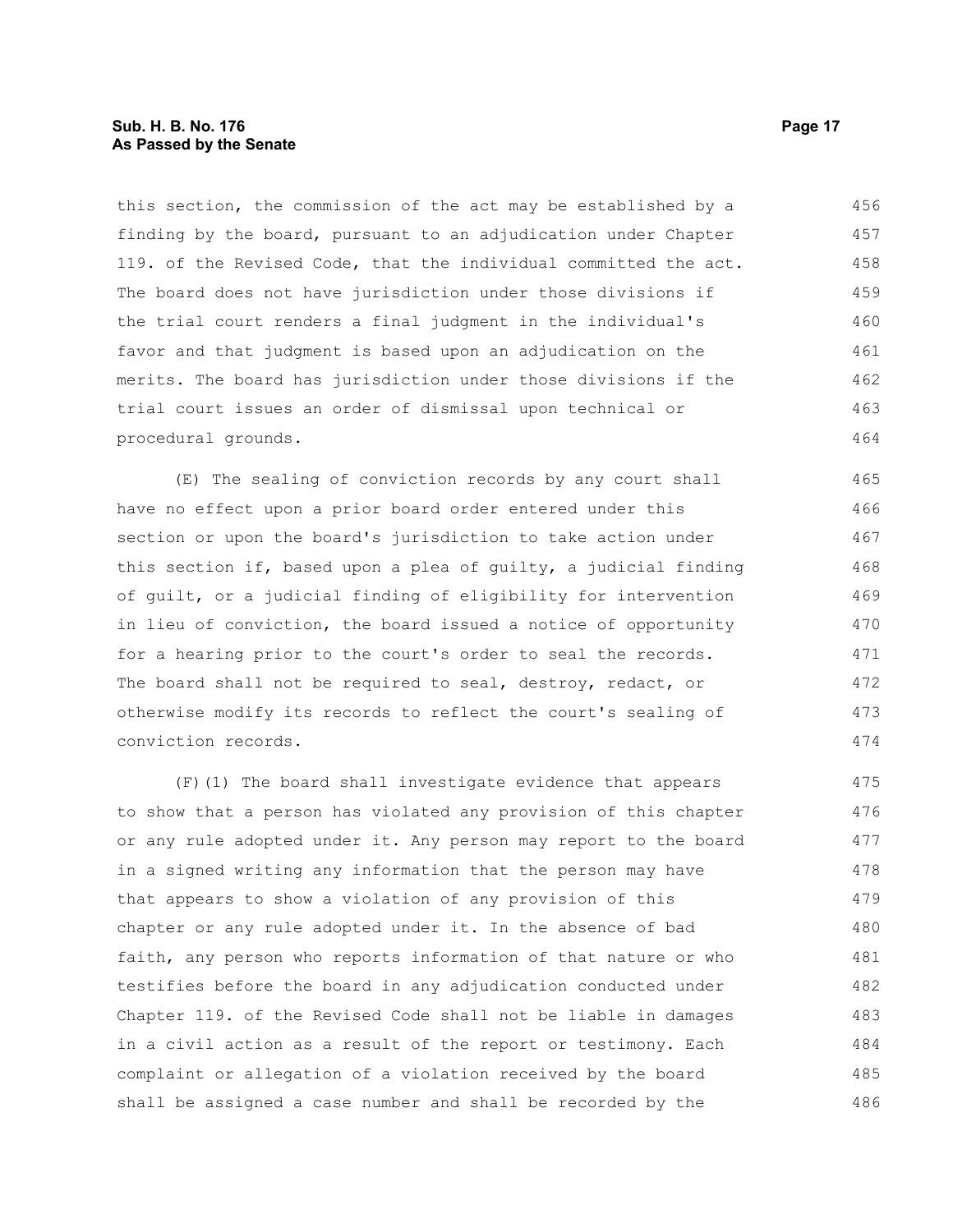board.

(2) Investigations of alleged violations of this chapter or any rule adopted under it shall be supervised by the supervising member elected by the board in accordance with section 4731.02 of the Revised Code and by the secretary as provided in section 4731.39 of the Revised Code. The president may designate another member of the board to supervise the investigation in place of the supervising member. No member of the board who supervises the investigation of a case shall participate in further adjudication of the case. 488 489 490 491 492 493 494 495 496

(3) In investigating a possible violation of this chapter or any rule adopted under this chapter, or in conducting an inspection under division (E) of section 4731.054 of the Revised Code, the board may question witnesses, conduct interviews, administer oaths, order the taking of depositions, inspect and copy any books, accounts, papers, records, or documents, issue subpoenas, and compel the attendance of witnesses and production of books, accounts, papers, records, documents, and testimony, except that a subpoena for patient record information shall not be issued without consultation with the attorney general's office and approval of the secretary and supervising member of the board. 497 498 499 500 501 502 503 504 505 506 507 508

(a) Before issuance of a subpoena for patient record information, the secretary and supervising member shall determine whether there is probable cause to believe that the complaint filed alleges a violation of this chapter or any rule adopted under it and that the records sought are relevant to the alleged violation and material to the investigation. The subpoena may apply only to records that cover a reasonable period of time surrounding the alleged violation. 509 510 511 512 513 514 515 516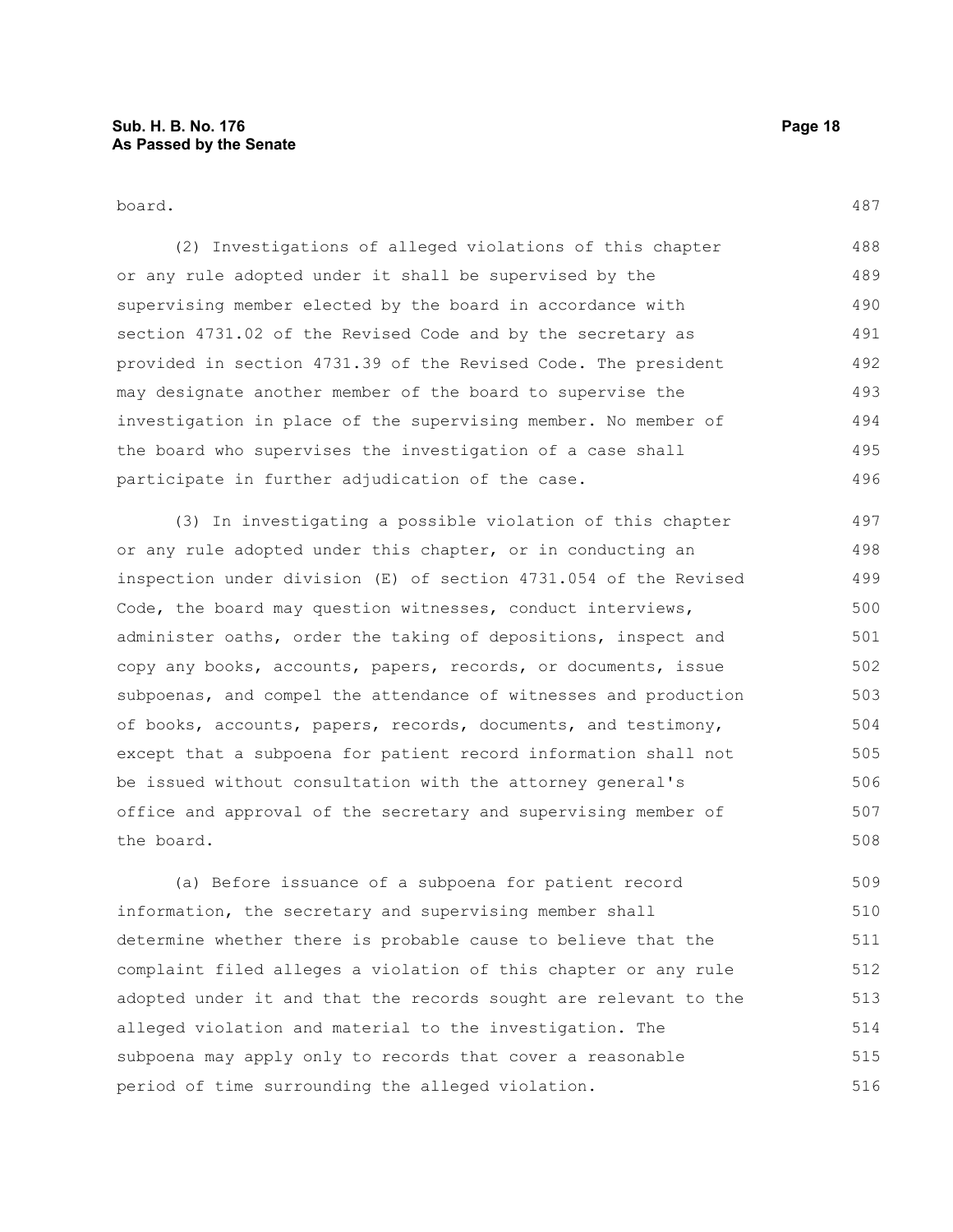#### **Sub. H. B. No. 176 Page 19 As Passed by the Senate**

(b) On failure to comply with any subpoena issued by the board and after reasonable notice to the person being subpoenaed, the board may move for an order compelling the production of persons or records pursuant to the Rules of Civil Procedure. 517 518 519 520 521

(c) A subpoena issued by the board may be served by a sheriff, the sheriff's deputy, or a board employee or agent designated by the board. Service of a subpoena issued by the board may be made by delivering a copy of the subpoena to the person named therein, reading it to the person, or leaving it at the person's usual place of residence, usual place of business, or address on file with the board. When serving a subpoena to an applicant for or the holder of a license or certificate issued under this chapter, service of the subpoena may be made by certified mail, return receipt requested, and the subpoena shall be deemed served on the date delivery is made or the date the person refuses to accept delivery. If the person being served refuses to accept the subpoena or is not located, service may be made to an attorney who notifies the board that the attorney is representing the person. 522 523 524 525 526 527 528 529 530 531 532 533 534 535 536

(d) A sheriff's deputy who serves a subpoena shall receive the same fees as a sheriff. Each witness who appears before the board in obedience to a subpoena shall receive the fees and mileage provided for under section 119.094 of the Revised Code.

(4) All hearings, investigations, and inspections of the board shall be considered civil actions for the purposes of section 2305.252 of the Revised Code.

(5) A report required to be submitted to the board under this chapter, a complaint, or information received by the board pursuant to an investigation or pursuant to an inspection under 544 545 546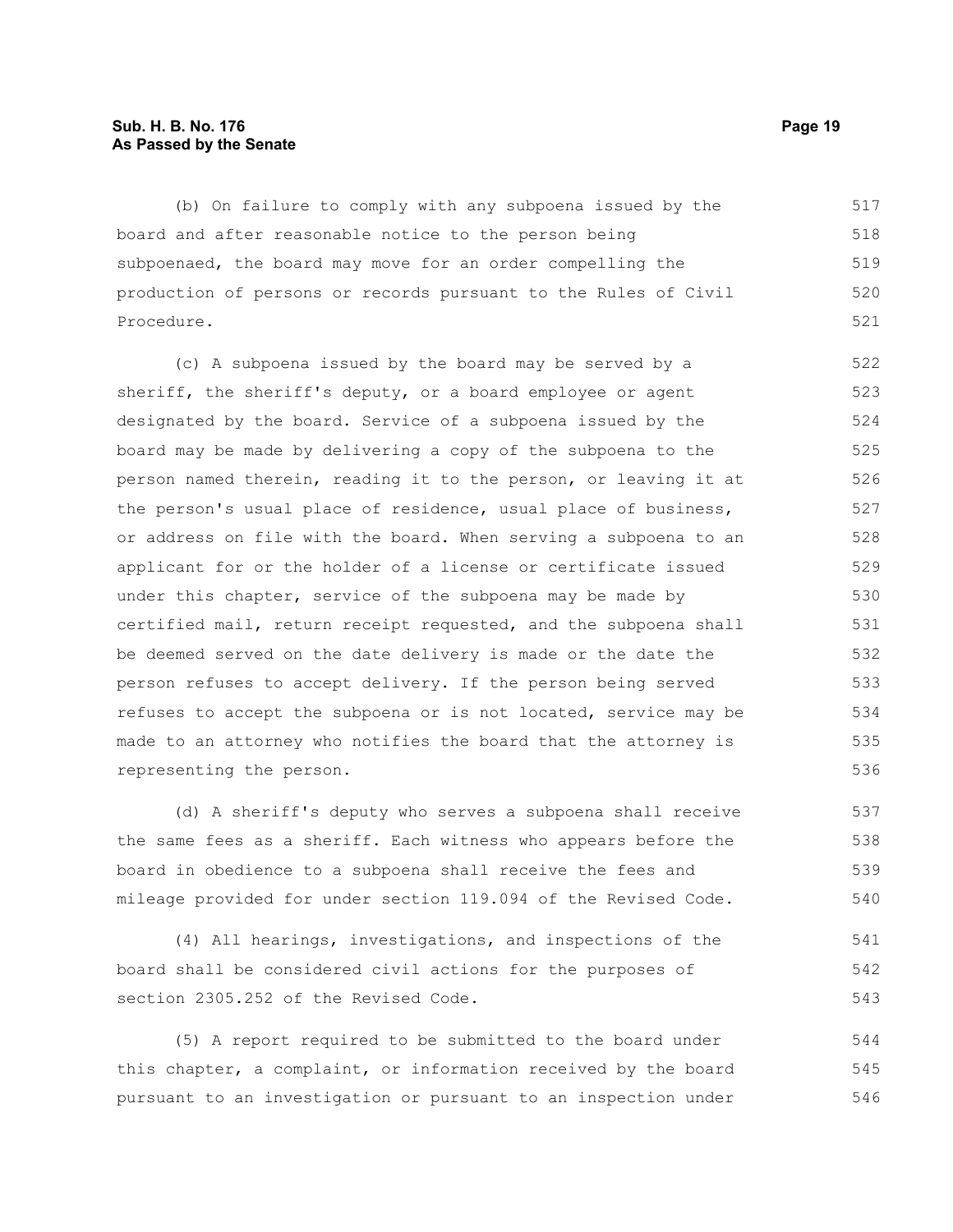#### **Sub. H. B. No. 176 Page 20 As Passed by the Senate**

division (E) of section 4731.054 of the Revised Code is confidential and not subject to discovery in any civil action. 547 548

The board shall conduct all investigations or inspections and proceedings in a manner that protects the confidentiality of patients and persons who file complaints with the board. The board shall not make public the names or any other identifying information about patients or complainants unless proper consent is given or, in the case of a patient, a waiver of the patient privilege exists under division (B) of section 2317.02 of the Revised Code, except that consent or a waiver of that nature is not required if the board possesses reliable and substantial evidence that no bona fide physician-patient relationship exists. 549 550 551 552 553 554 555 556 557 558 559

The board may share any information it receives pursuant to an investigation or inspection, including patient records and patient record information, with law enforcement agencies, other licensing boards, and other governmental agencies that are prosecuting, adjudicating, or investigating alleged violations of statutes or administrative rules. An agency or board that receives the information shall comply with the same requirements regarding confidentiality as those with which the state medical board must comply, notwithstanding any conflicting provision of the Revised Code or procedure of the agency or board that applies when it is dealing with other information in its possession. In a judicial proceeding, the information may be admitted into evidence only in accordance with the Rules of Evidence, but the court shall require that appropriate measures are taken to ensure that confidentiality is maintained with respect to any part of the information that contains names or other identifying information about patients or complainants whose confidentiality was protected by the state medical board 560 561 562 563 564 565 566 567 568 569 570 571 572 573 574 575 576 577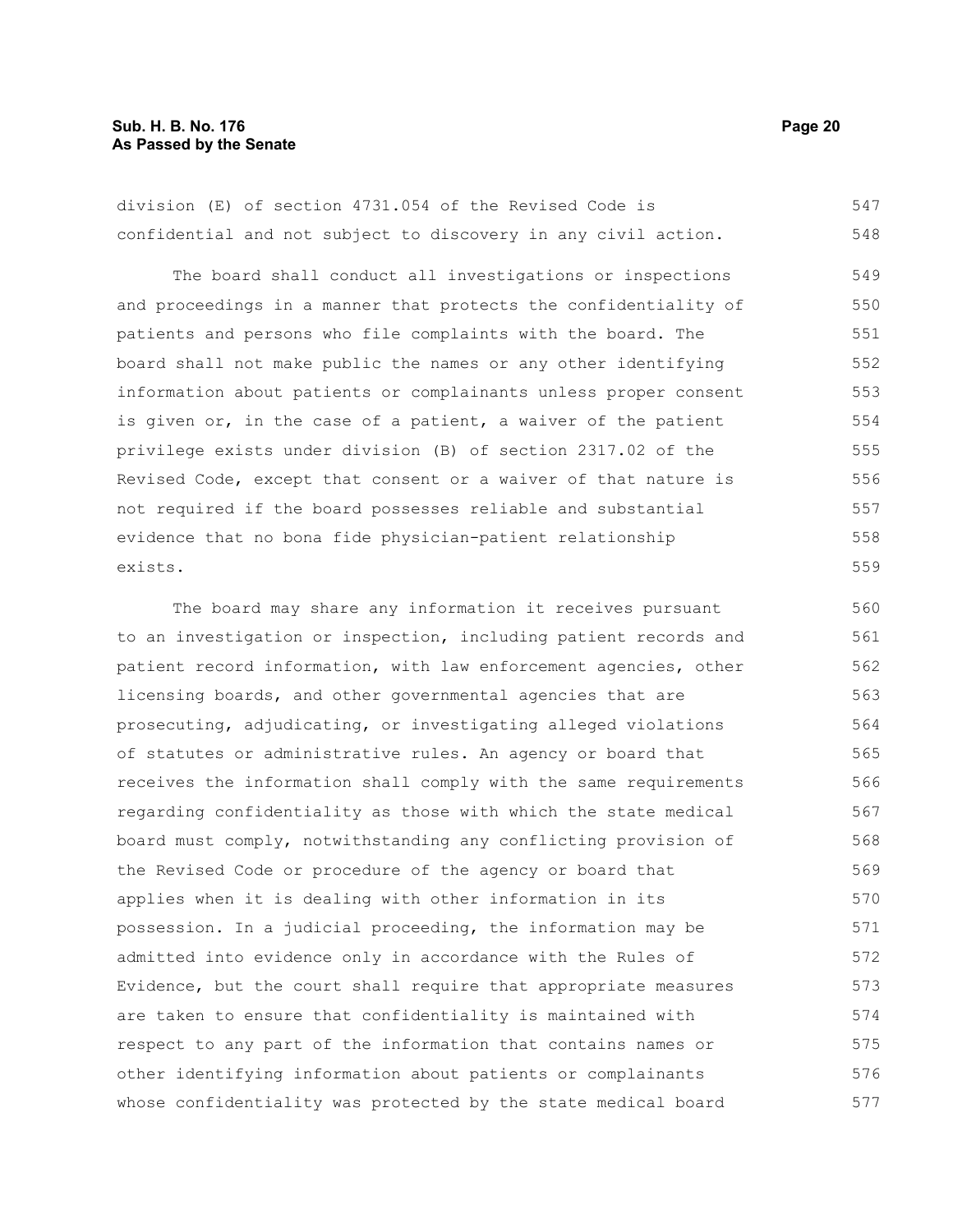when the information was in the board's possession. Measures to ensure confidentiality that may be taken by the court include sealing its records or deleting specific information from its records. 578 579 580 581

(6) On a quarterly basis, the board shall prepare a report that documents the disposition of all cases during the preceding three months. The report shall contain the following information for each case with which the board has completed its activities: 582 583 584 585

(a) The case number assigned to the complaint or alleged violation; 586 587

(b) The type of license or certificate to practice, if any, held by the individual against whom the complaint is directed; 588 589 590

(c) A description of the allegations contained in the complaint; 591 592

(d) The disposition of the case.

The report shall state how many cases are still pending and shall be prepared in a manner that protects the identity of each person involved in each case. The report shall be a public record under section 149.43 of the Revised Code. 594 595 596 597

(G) If the secretary and supervising member determine both of the following, they may recommend that the board suspend an individual's license or certificate to practice or certificate to recommend without a prior hearing: 598 599 600 601

(1) That there is clear and convincing evidence that an individual has violated division (B) of this section; 602 603

(2) That the individual's continued practice presents a danger of immediate and serious harm to the public. 604 605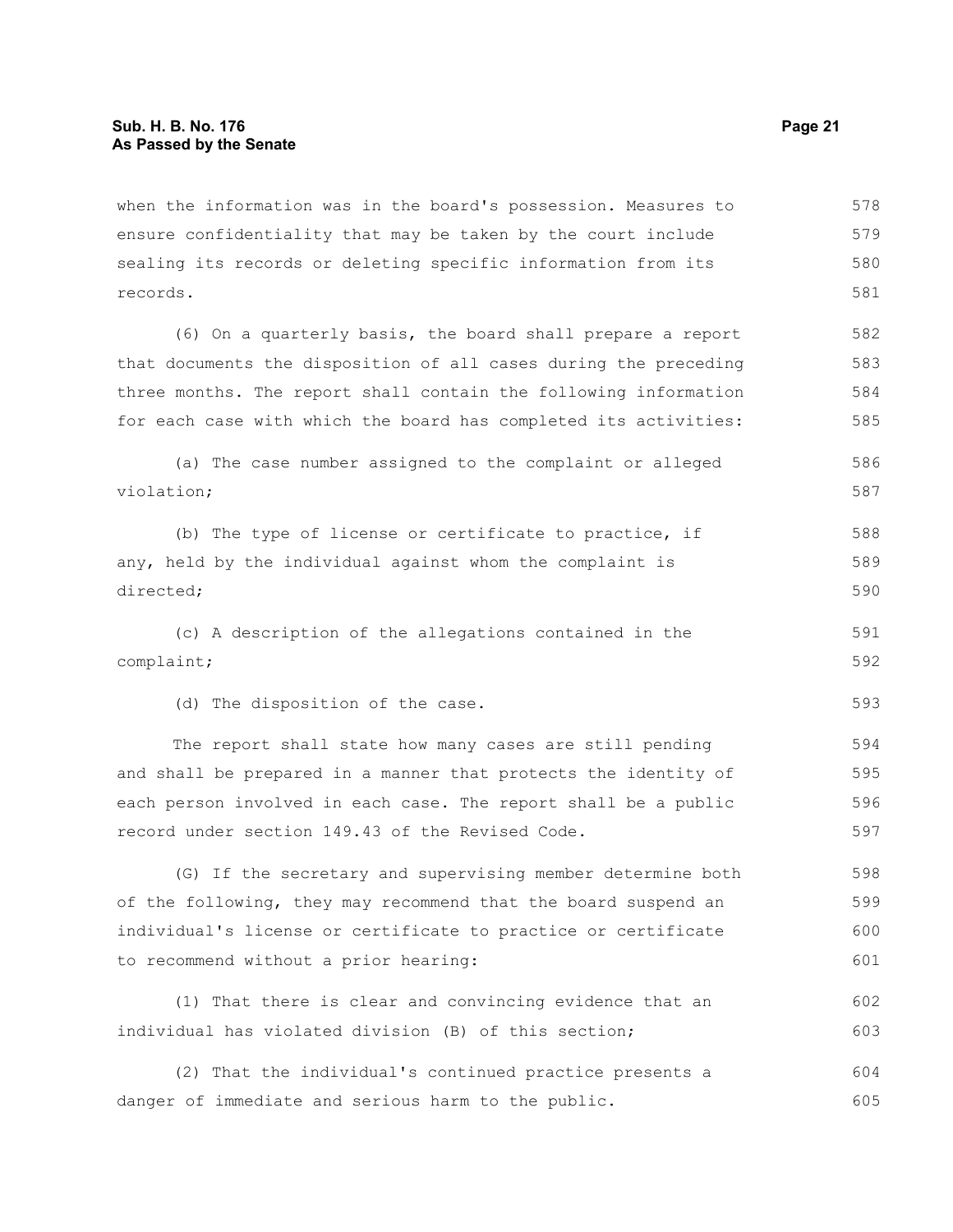#### **Sub. H. B. No. 176 Page 22 As Passed by the Senate**

Written allegations shall be prepared for consideration by the board. The board, upon review of those allegations and by an affirmative vote of not fewer than six of its members, excluding the secretary and supervising member, may suspend a license or certificate without a prior hearing. A telephone conference call may be utilized for reviewing the allegations and taking the vote on the summary suspension. 606 607 608 609 610 611 612

The board shall issue a written order of suspension by certified mail or in person in accordance with section 119.07 of the Revised Code. The order shall not be subject to suspension by the court during pendency of any appeal filed under section 119.12 of the Revised Code. If the individual subject to the summary suspension requests an adjudicatory hearing by the board, the date set for the hearing shall be within fifteen days, but not earlier than seven days, after the individual requests the hearing, unless otherwise agreed to by both the board and the individual. 613 614 615 616 617 618 619 620 621 622

Any summary suspension imposed under this division shall remain in effect, unless reversed on appeal, until a final adjudicative order issued by the board pursuant to this section and Chapter 119. of the Revised Code becomes effective. The board shall issue its final adjudicative order within seventyfive days after completion of its hearing. A failure to issue the order within seventy-five days shall result in dissolution of the summary suspension order but shall not invalidate any subsequent, final adjudicative order. 623 624 625 626 627 628 629 630 631

(H) If the board takes action under division  $(B)$  (9), (11), or (13) of this section and the judicial finding of guilt, guilty plea, or judicial finding of eligibility for intervention in lieu of conviction is overturned on appeal, upon exhaustion 632 633 634 635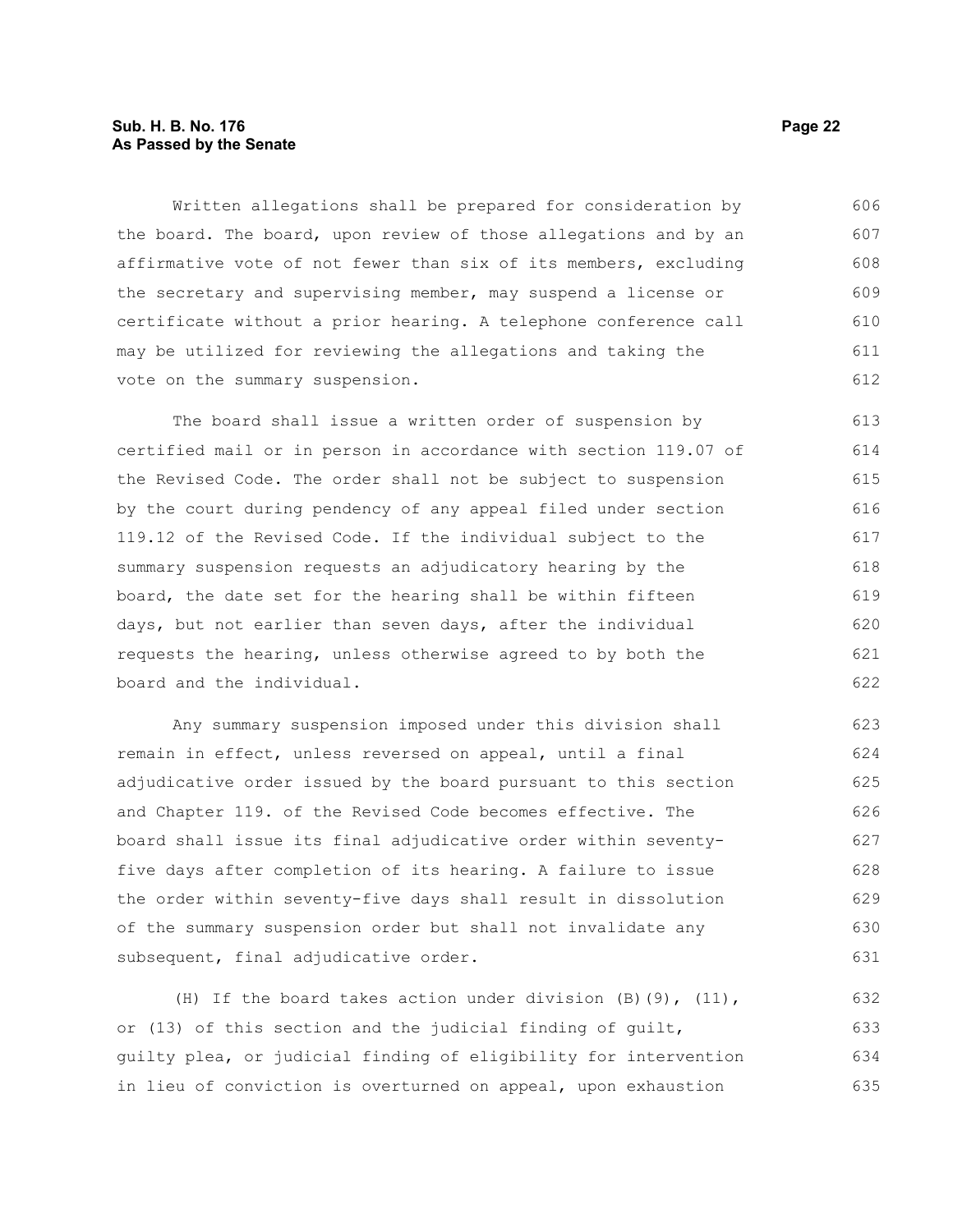#### **Sub. H. B. No. 176 Page 23 As Passed by the Senate**

of the criminal appeal, a petition for reconsideration of the order may be filed with the board along with appropriate court documents. Upon receipt of a petition of that nature and supporting court documents, the board shall reinstate the individual's license or certificate to practice. The board may then hold an adjudication under Chapter 119. of the Revised Code to determine whether the individual committed the act in question. Notice of an opportunity for a hearing shall be given in accordance with Chapter 119. of the Revised Code. If the board finds, pursuant to an adjudication held under this division, that the individual committed the act or if no hearing is requested, the board may order any of the sanctions identified under division (B) of this section. 636 637 638 639 640 641 642 643 644 645 646 647 648

(I) The license or certificate to practice issued to an individual under this chapter and the individual's practice in this state are automatically suspended as of the date of the individual's second or subsequent plea of guilty to, or judicial finding of guilt of, a violation of section 2919.123 or 2919.124 of the Revised Code. In addition, the license or certificate to practice or certificate to recommend issued to an individual under this chapter and the individual's practice in this state are automatically suspended as of the date the individual pleads guilty to, is found by a judge or jury to be guilty of, or is subject to a judicial finding of eligibility for intervention in lieu of conviction in this state or treatment or intervention in lieu of conviction in another jurisdiction for any of the following criminal offenses in this state or a substantially equivalent criminal offense in another jurisdiction: aggravated murder, murder, voluntary manslaughter, felonious assault, kidnapping, rape, sexual battery, gross sexual imposition, aggravated arson, aggravated robbery, or aggravated burglary. 649 650 651 652 653 654 655 656 657 658 659 660 661 662 663 664 665 666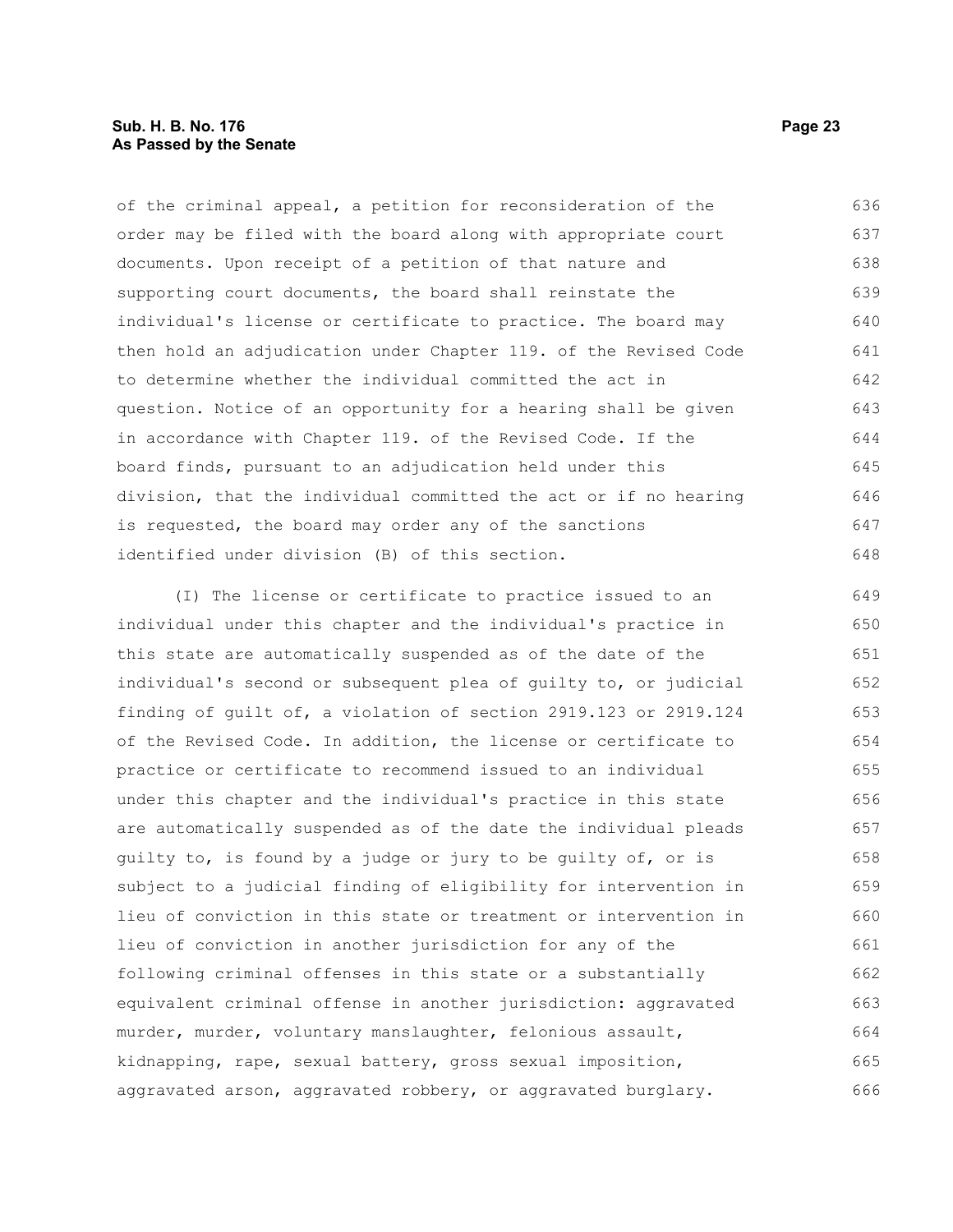|                                              |  |  | Continued practice after suspension shall be considered | 667 |
|----------------------------------------------|--|--|---------------------------------------------------------|-----|
| practicing without a license or certificate. |  |  |                                                         | 668 |

The board shall notify the individual subject to the suspension by certified mail or in person in accordance with section 119.07 of the Revised Code. If an individual whose license or certificate is automatically suspended under this division fails to make a timely request for an adjudication under Chapter 119. of the Revised Code, the board shall do whichever of the following is applicable: 669 670 671 672 673 674 675

(1) If the automatic suspension under this division is for a second or subsequent plea of guilty to, or judicial finding of guilt of, a violation of section 2919.123 or 2919.124 of the Revised Code, the board shall enter an order suspending the individual's license or certificate to practice for a period of at least one year or, if determined appropriate by the board, imposing a more serious sanction involving the individual's license or certificate to practice. 676 677 678 679 680 681 682 683

(2) In all circumstances in which division (I)(1) of this section does not apply, enter a final order permanently revoking the individual's license or certificate to practice. 684 685 686

(J) If the board is required by Chapter 119. of the Revised Code to give notice of an opportunity for a hearing and if the individual subject to the notice does not timely request a hearing in accordance with section 119.07 of the Revised Code, the board is not required to hold a hearing, but may adopt, by an affirmative vote of not fewer than six of its members, a final order that contains the board's findings. In that final order, the board may order any of the sanctions identified under division (A) or (B) of this section. 687 688 689 690 691 692 693 694 695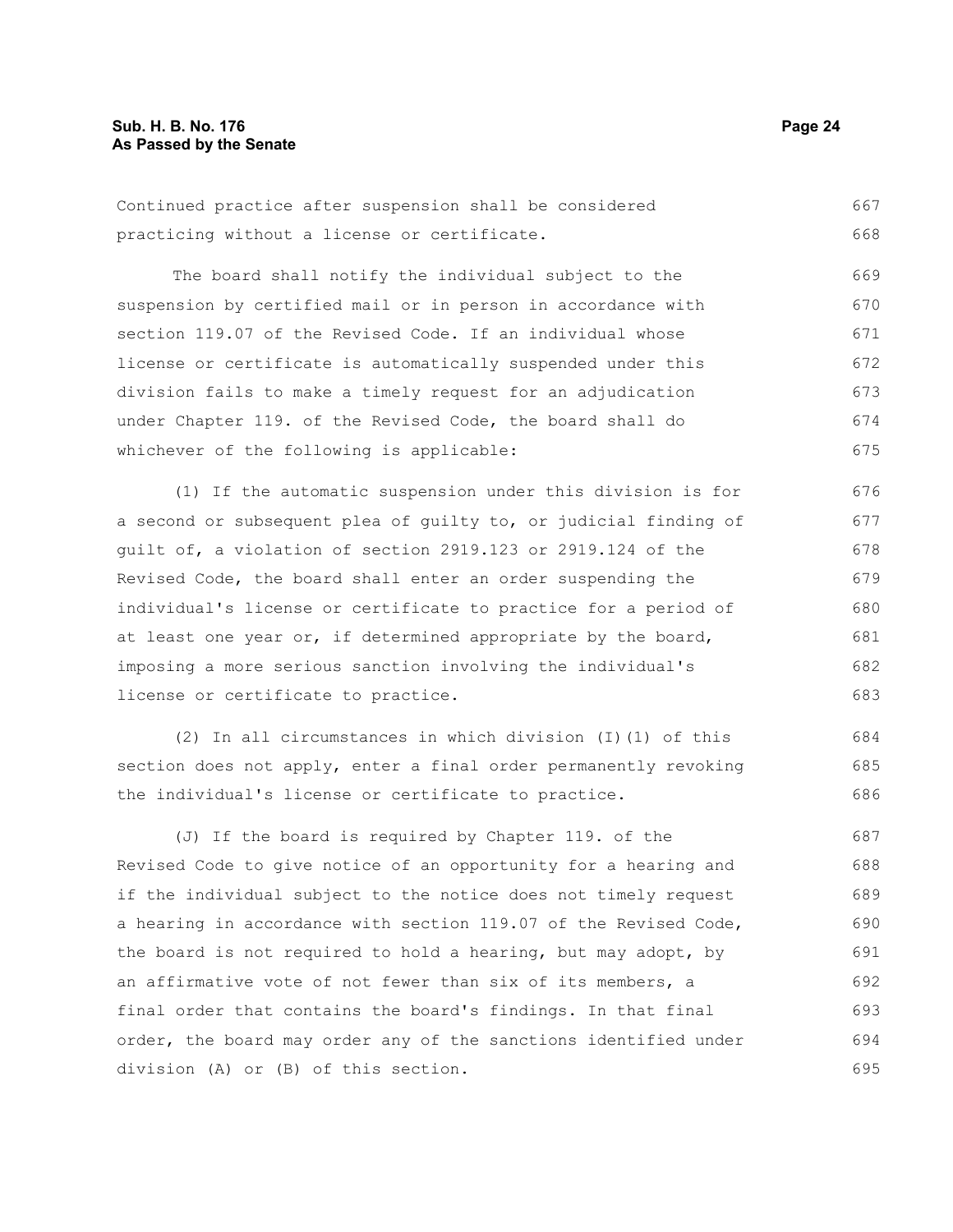#### **Sub. H. B. No. 176 Page 25 As Passed by the Senate**

(K) Any action taken by the board under division (B) of this section resulting in a suspension from practice shall be accompanied by a written statement of the conditions under which the individual's license or certificate to practice may be reinstated. The board shall adopt rules governing conditions to be imposed for reinstatement. Reinstatement of a license or certificate suspended pursuant to division (B) of this section requires an affirmative vote of not fewer than six members of the board. 696 697 698 699 700 701 702 703 704

(L) When the board refuses to grant or issue a license or certificate to practice to an applicant, revokes an individual's license or certificate to practice, refuses to renew an individual's license or certificate to practice, or refuses to reinstate an individual's license or certificate to practice, the board may specify that its action is permanent. An individual subject to a permanent action taken by the board is forever thereafter ineligible to hold a license or certificate to practice and the board shall not accept an application for reinstatement of the license or certificate or for issuance of a new license or certificate. 705 706 707 708 709 710 711 712 713 714 715

(M) Notwithstanding any other provision of the Revised Code, all of the following apply: 716 717

(1) The surrender of a license or certificate issued under this chapter shall not be effective unless or until accepted by the board. A telephone conference call may be utilized for acceptance of the surrender of an individual's license or certificate to practice. The telephone conference call shall be considered a special meeting under division (F) of section 121.22 of the Revised Code. Reinstatement of a license or certificate surrendered to the board requires an affirmative 718 719 720 721 722 723 724 725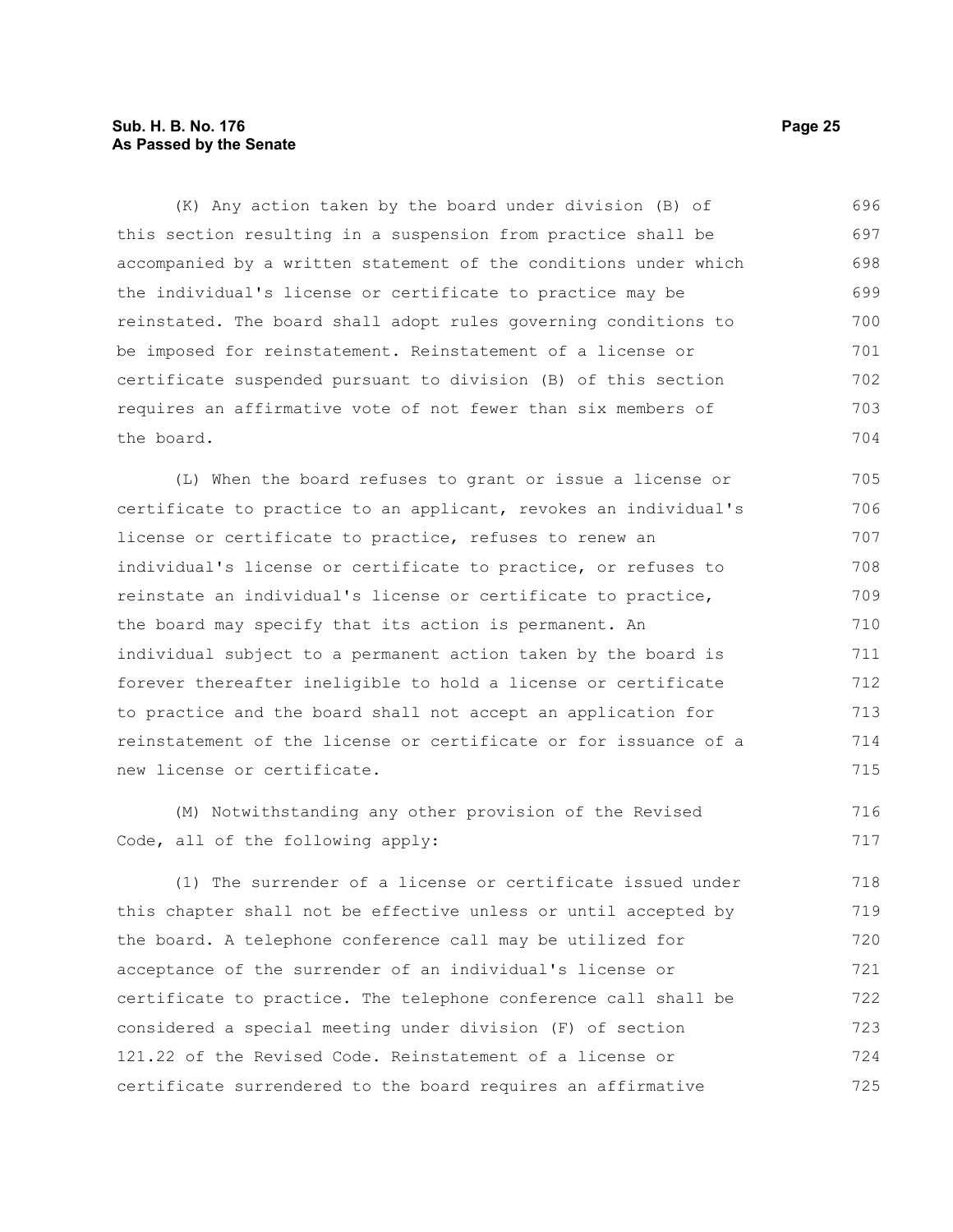vote of not fewer than six members of the board.

(2) An application for a license or certificate made under the provisions of this chapter may not be withdrawn without approval of the board. 727 728 729

(3) Failure by an individual to renew a license or certificate to practice in accordance with this chapter or a certificate to recommend in accordance with rules adopted under section 4731.301 of the Revised Code shall not remove or limit the board's jurisdiction to take any disciplinary action under this section against the individual. 730 731 732 733 734 735

(4) At the request of the board, a license or certificate holder shall immediately surrender to the board a license or certificate that the board has suspended, revoked, or permanently revoked. 736 737 738 739

(N) Sanctions shall not be imposed under division (B)(28) of this section against any person who waives deductibles and copayments as follows:

(1) In compliance with the health benefit plan that expressly allows such a practice. Waiver of the deductibles or copayments shall be made only with the full knowledge and consent of the plan purchaser, payer, and third-party administrator. Documentation of the consent shall be made available to the board upon request. 743 744 745 746 747 748

(2) For professional services rendered to any other person authorized to practice pursuant to this chapter, to the extent allowed by this chapter and rules adopted by the board. 749 750 751

(O) Under the board's investigative duties described in this section and subject to division (F) of this section, the board shall develop and implement a quality intervention program 752 753 754

726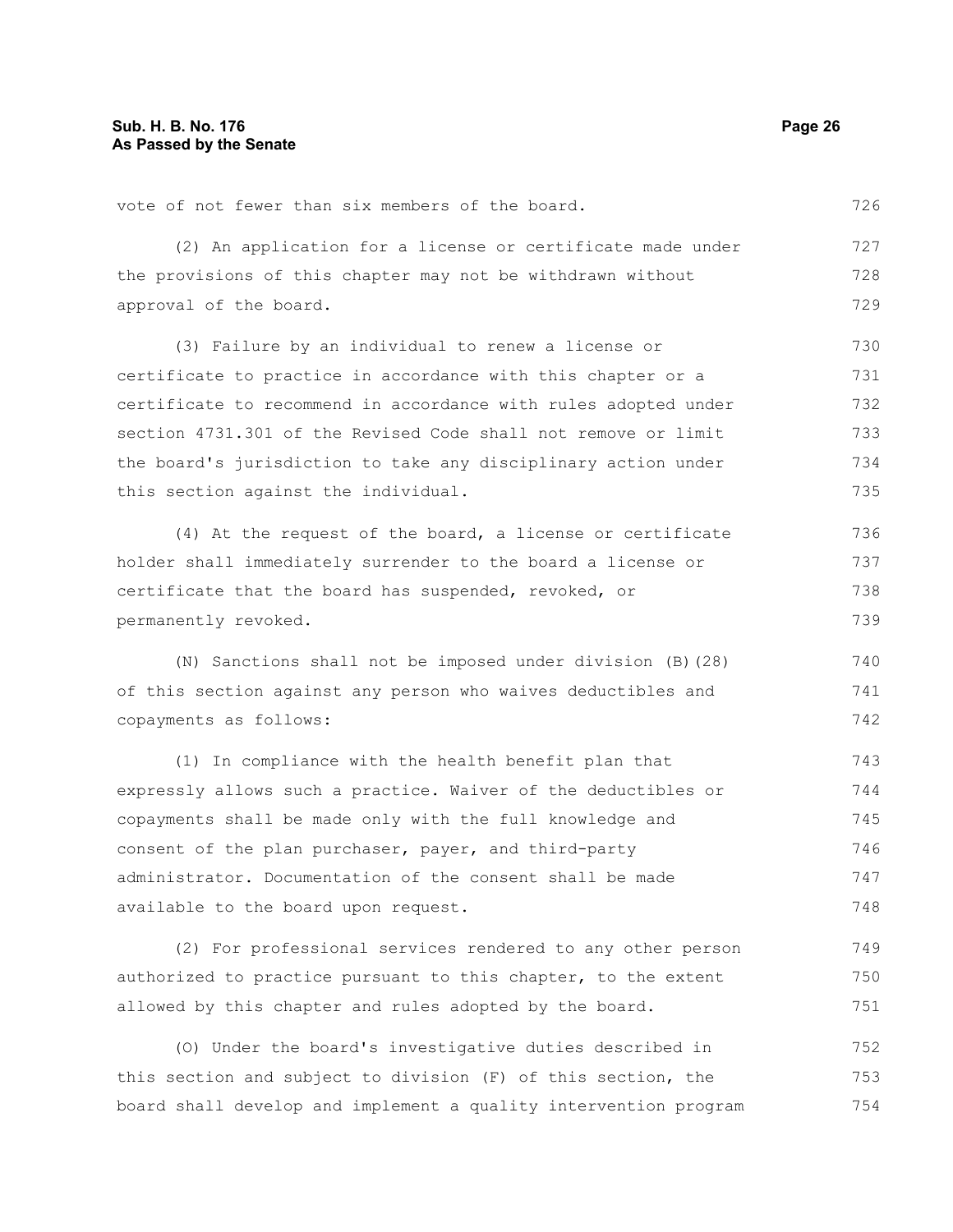#### **Sub. H. B. No. 176 Page 27 As Passed by the Senate**

designed to improve through remedial education the clinical and communication skills of individuals authorized under this chapter to practice medicine and surgery, osteopathic medicine and surgery, and podiatric medicine and surgery. In developing and implementing the quality intervention program, the board may do all of the following: (1) Offer in appropriate cases as determined by the board an educational and assessment program pursuant to an investigation the board conducts under this section; (2) Select providers of educational and assessment services, including a quality intervention program panel of case reviewers; (3) Make referrals to educational and assessment service providers and approve individual educational programs recommended by those providers. The board shall monitor the progress of each individual undertaking a recommended individual educational program. (4) Determine what constitutes successful completion of an individual educational program and require further monitoring of the individual who completed the program or other action that the board determines to be appropriate; (5) Adopt rules in accordance with Chapter 119. of the Revised Code to further implement the quality intervention program. An individual who participates in an individual educational program pursuant to this division shall pay the financial obligations arising from that educational program. (P) The board shall not refuse to issue a license to an applicant because of a conviction, plea of guilty, judicial 755 756 757 758 759 760 761 762 763 764 765 766 767 768 769 770 771 772 773 774 775 776 777 778 779 780 781 782 783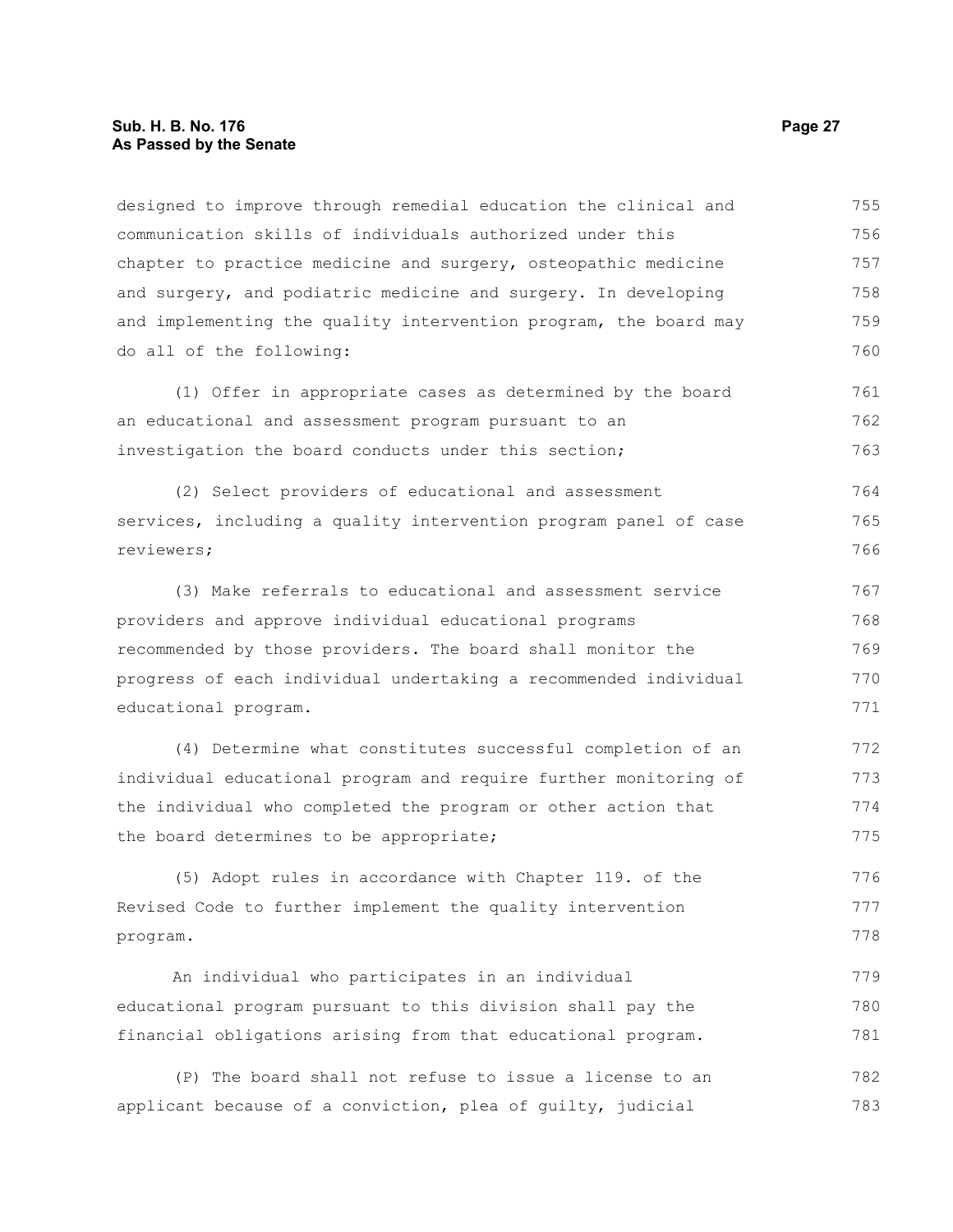#### **Sub. H. B. No. 176 Page 28 As Passed by the Senate**

finding of guilt, judicial finding of eligibility for intervention in lieu of conviction, or the commission of an act that constitutes a criminal offense, unless the refusal is in accordance with section 9.79 of the Revised Code. 784 785 786 787

**Sec. 4755.60.** As used in sections 4755.60 to 4755.65 and 4755.99 of the Revised Code: 788 789

(A) "Athletic training" means the practice of prevention,recognition, and assessment of an athletic injury and the complete management, treatment, disposition, and reconditioning of acute athletic injuries upon the referral of an individual authorized under Chapter 4731. of the Revised Code to practice medicine and surgery, osteopathic medicine and surgery, or podiatry, a dentist licensed under Chapter 4715. of the Revised Code, a physical therapist licensed under this chapter, or a chiropractor licensed under Chapter 4734. of the Revised Code. Athletic training includes the administration of topical drugs that have been prescribed by a licensed health professional authorized to prescribe drugs, as defined in section 4729.01 of the Revised Code. Athletic training also includes the organization and administration of educational programs and athletic facilities, and the education of and consulting with the public as it pertains to athletic training. 790 791 792 793 794 795 796 797 798 799 800 801 802 803 804 805

(B) "Athletic trainer" means a person who meets the qualifications of this chapter for licensure and who is employed by an educational institution, professional or amateur organization, athletic facility, or health care facility to practice athletic trainingauthorized to engage in the activities described in section 4755.621 or 4755.622 of the Revised Code. 806 807 808 809 810 811

(C) "The national athletic trainers association, inc." means the national professional organization of athletic 812 813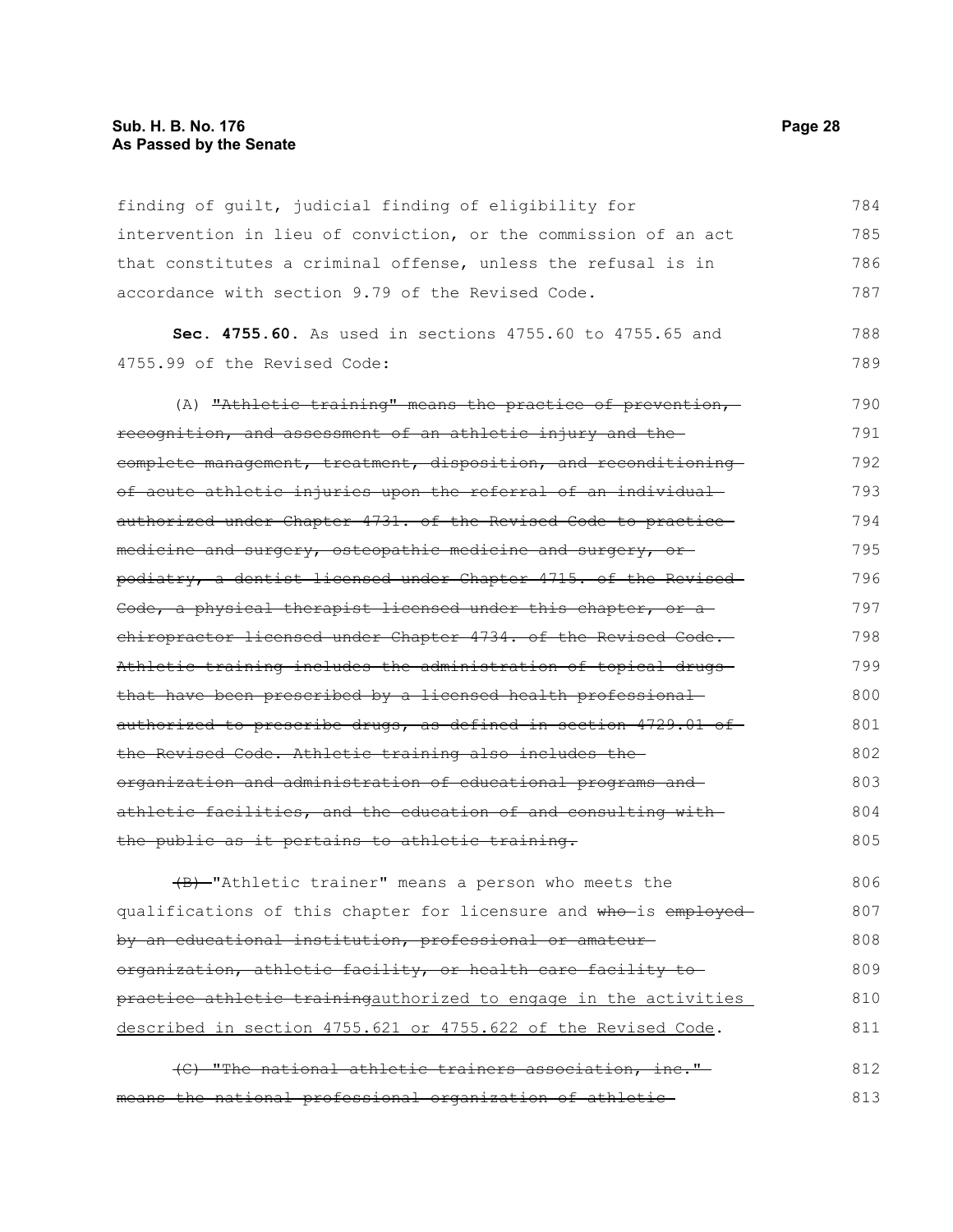shall:

| trainers that provides direction and leadership for quality-                 | 814 |
|------------------------------------------------------------------------------|-----|
| athletic training practice, education, and research.                         | 815 |
| (D) "Athletic injury" means any injury sustained by an-                      | 816 |
| individual that affects the individual's participation or-                   | 817 |
| <del>performance in sports, games, recreation, exercise, or other-</del>     | 818 |
| <del>activity that requires physical strength, agility, flexibility, -</del> | 819 |
| <del>speed, stamina, or range of motion</del> (B) "Licensed health _         | 820 |
| professional authorized to prescribe drugs" or "prescriber" has              | 821 |
| the same meaning as in section 4729.01 of the Revised Code.                  | 822 |
| (C) "Physician" means an individual authorized under                         | 823 |
| Chapter 4731. of the Revised Code to practice medicine and                   | 824 |
| surgery, osteopathic medicine and surgery, or podiatric medicine             | 825 |
| <u>and surgery</u> .                                                         | 826 |
| Sec. 4755.62. (A) No person shall claim to the public to                     | 827 |
| be an athletic trainer or imply by words, actions, or letters                | 828 |
| that the person is an athletic trainer, or otherwise engage in               | 829 |
| the practice of athletic training, unless the person is licensed             | 830 |
| as an athletic trainer pursuant to this chapter.                             | 831 |
| (B) Except as otherwise provided in division (B) of                          | 832 |
| section 4755.65 of the Revised Code, no educational institution,             | 833 |
| partnership, association, or corporation shall advertise or                  | 834 |
| otherwise offer to provide or convey the impression that it is               | 835 |
| providing athletic training unless an individual licensed as an              | 836 |
| athletic trainer pursuant to this chapter is employed by, or                 | 837 |
| under contract to, the educational institution, partnership,                 | 838 |
| association, or corporation and will be performing the athletic              | 839 |
| training services to which reference is made.                                | 840 |
| (C) To qualify for an athletic trainers license, a person                    | 841 |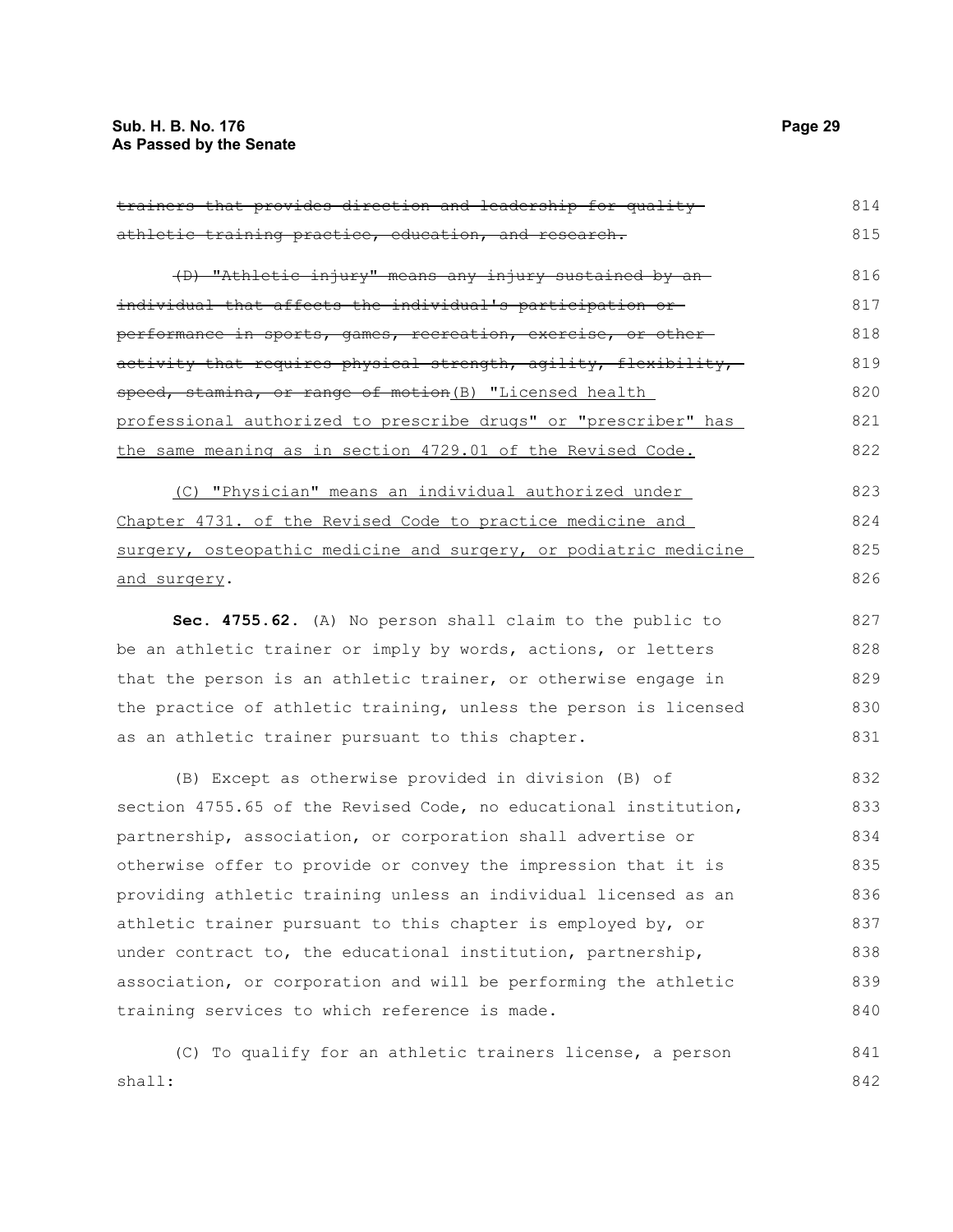#### **Sub. H. B. No. 176 Page 30 As Passed by the Senate**

(1) Have satisfactorily completed an application for licensure in accordance with rules adopted by the athletic trainers section of the Ohio occupational therapy, physical therapy, and athletic trainers board under section 4755.61 of the Revised Code; 843 844 845 846 847

(2) Have paid the examination fee required under this section;

(3) Have shown, to the satisfaction of the athletic trainers section, that the applicant has received a baccalaureate or higher degree from an institution of higher education, approved by the athletic trainers section of the board and the federal regional accreditation agency and recognized by the council on postsecondary accreditation, and has satisfactorily completed the educational course work requirements established by rule of the athletic trainers section under section 4755.61 of the Revised Code. 850 851 852 853 854 855 856 857 858

(4) In addition to educational course work requirements, have obtained supervised clinical experience that meets the requirements established in rules adopted by the athletic trainers section under section 4755.61 of the Revised Code; 859 860 861 862

(5) Have passed an examination adopted by the athletic trainers section under division (A)(8) of section 4755.61 of the Revised Code. Each applicant for licensure shall pay, at the time of application, the nonrefundable examination fee set by the athletic trainers section. 863 864 865 866 867

(D) The section may waive the requirements of division (C) of this section for any applicant who presents proof of current licensure in another state whose standards for licensure, as determined by the section, are equal to or greater than those in 868 869 870 871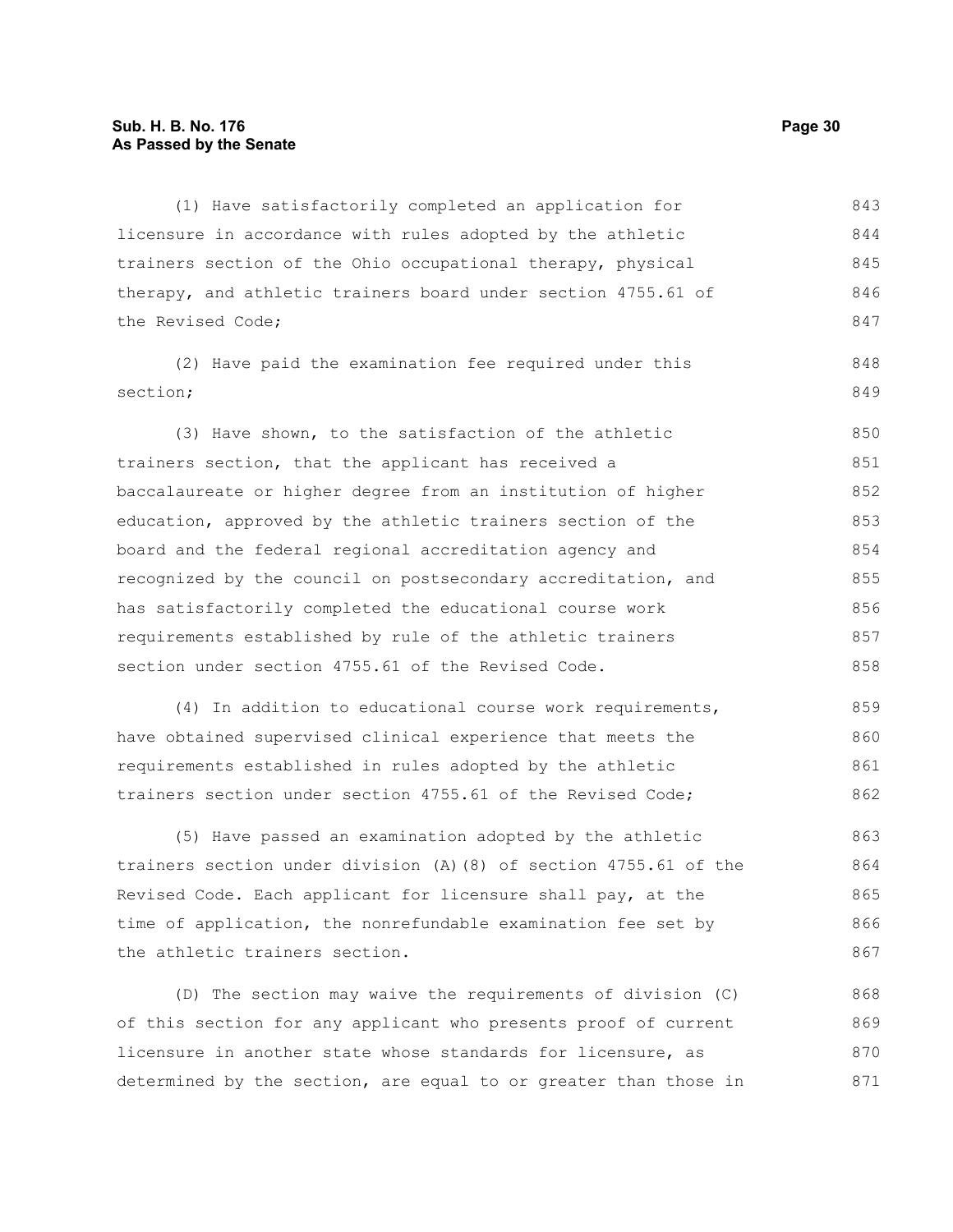effect in this state on the date of application. 872

(E) The section shall issue a license to every applicant who complies with the requirements of division (C) of this section, files the required application form, and pays the fees required by section 4755.61 of the Revised Code. A Each licensee shall display the licensee's license in a conspicuous place at the licensee's principal place of employment. 873 874 875 876 877 878

A license issued under this section entitles the holder to engage in the practice of athletic training, to claim to the public to be an athletic trainer, or to imply by words or letters that the licensee is an athletic trainer. Each licensee shall display the licensee's license in a conspicuous place at the licensee's principal place of employment A license issued under this section does not entitle the holder to provide, offer to provide, or represent that the holder is qualified to provide any care or services for which the holder lacks the education, training, or experience to provide or is prohibited by law from providing. 879 880 881 882 883 884 885 886 887 888 889

 **Sec. 4755.621.** (A) As used in this section, "athletic training diagnosis" means the judgment made after examining, evaluating, assessing, or interpreting symptoms presented by a patient to establish the cause and nature of the patient's injury, emergent condition, or functional impairment and the plan of care for that injury, emergent condition, or functional impairment within the scope of athletic training. "Athletic training diagnosis" does not include a medical diagnosis. 890 891 892 893 894 895 896 897

(B) A person licensed as an athletic trainer pursuant to this chapter may enter into a collaboration agreement with one or more physicians. 898 899 900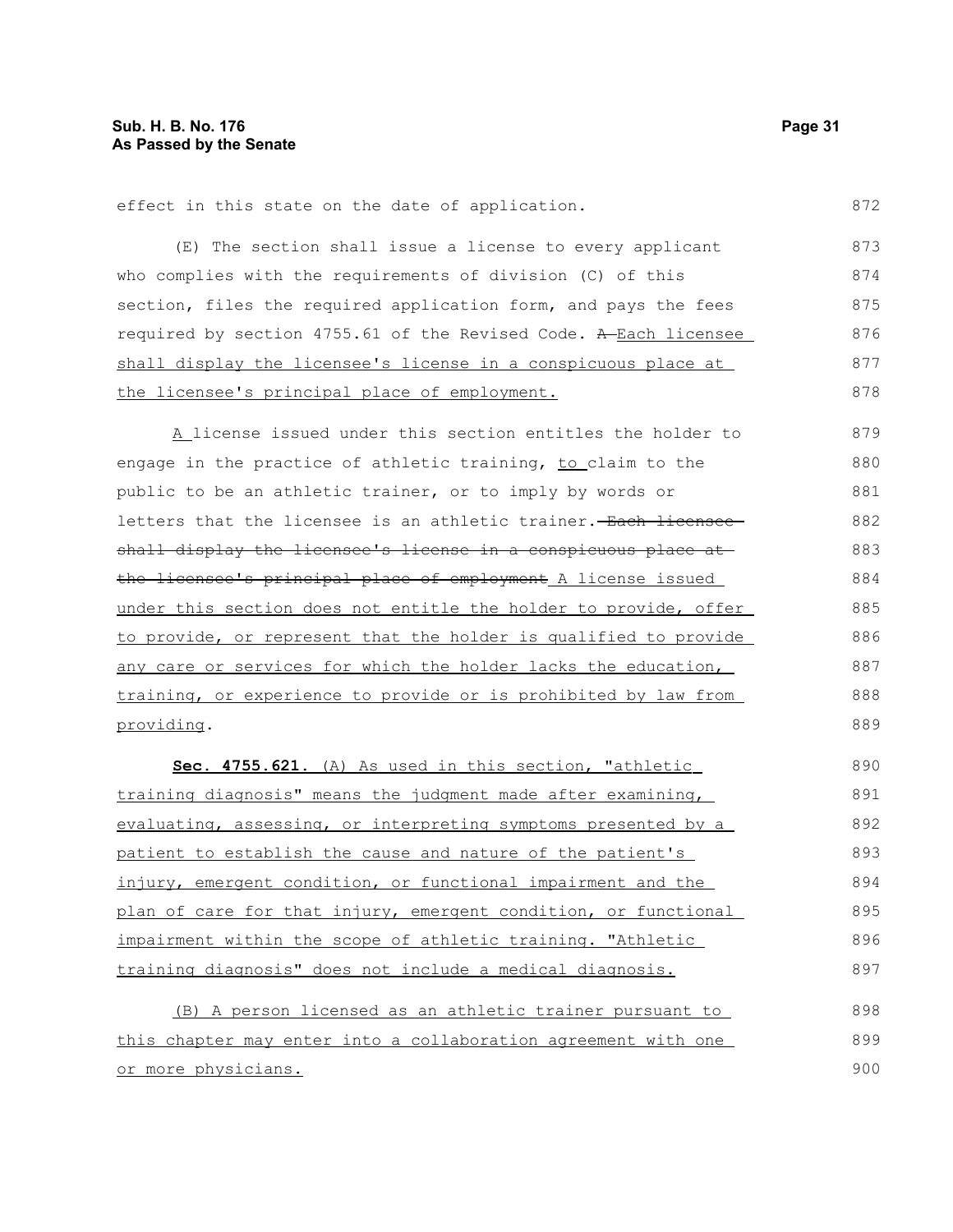| The agreement shall be in writing and signed by the              | 901 |
|------------------------------------------------------------------|-----|
| athletic trainer and each physician with whom the athletic       | 902 |
| trainer collaborates. A copy of the agreement shall be           | 903 |
| maintained in the records of the athletic trainer and each       | 904 |
| collaborating physician.                                         | 905 |
| The agreement shall address all of the following:                | 906 |
| (1) The duties and responsibilities to be fulfilled by the       | 907 |
| athletic trainer when engaging in the activities described in    | 908 |
| division (C) of this section;                                    | 909 |
| (2) Any limitations on the athletic trainer's performance        | 910 |
| of the activities described in division (C) of this section;     | 911 |
| (3) A plan of care for patients treated by the athletic          | 912 |
| trainer.                                                         | 913 |
| (C) Subject to division (B) of this section and section          | 914 |
| 4755.623 of the Revised Code, a person licensed as an athletic   | 915 |
| trainer pursuant to this chapter who enters into a collaboration | 916 |
| agreement is authorized to engage in all of the following        | 917 |
| activities:                                                      | 918 |
| (1) The prevention, examination, and athletic training           | 919 |
| diagnosis of injuries or emergent conditions resulting from      | 920 |
| physical activities that require physical skill and utilize      | 921 |
| strength, power, endurance, speed, flexibility, range of motion, | 922 |
| or agility;                                                      | 923 |
| (2) The complete management, treatment, disposition, and         | 924 |
| reconditioning of injuries or emergent conditions resulting from | 925 |
| physical activities;                                             | 926 |
| (3) The provision of emergent care, therapeutic                  | 927 |
| interventions, and rehabilitation for injuries or emergent       | 928 |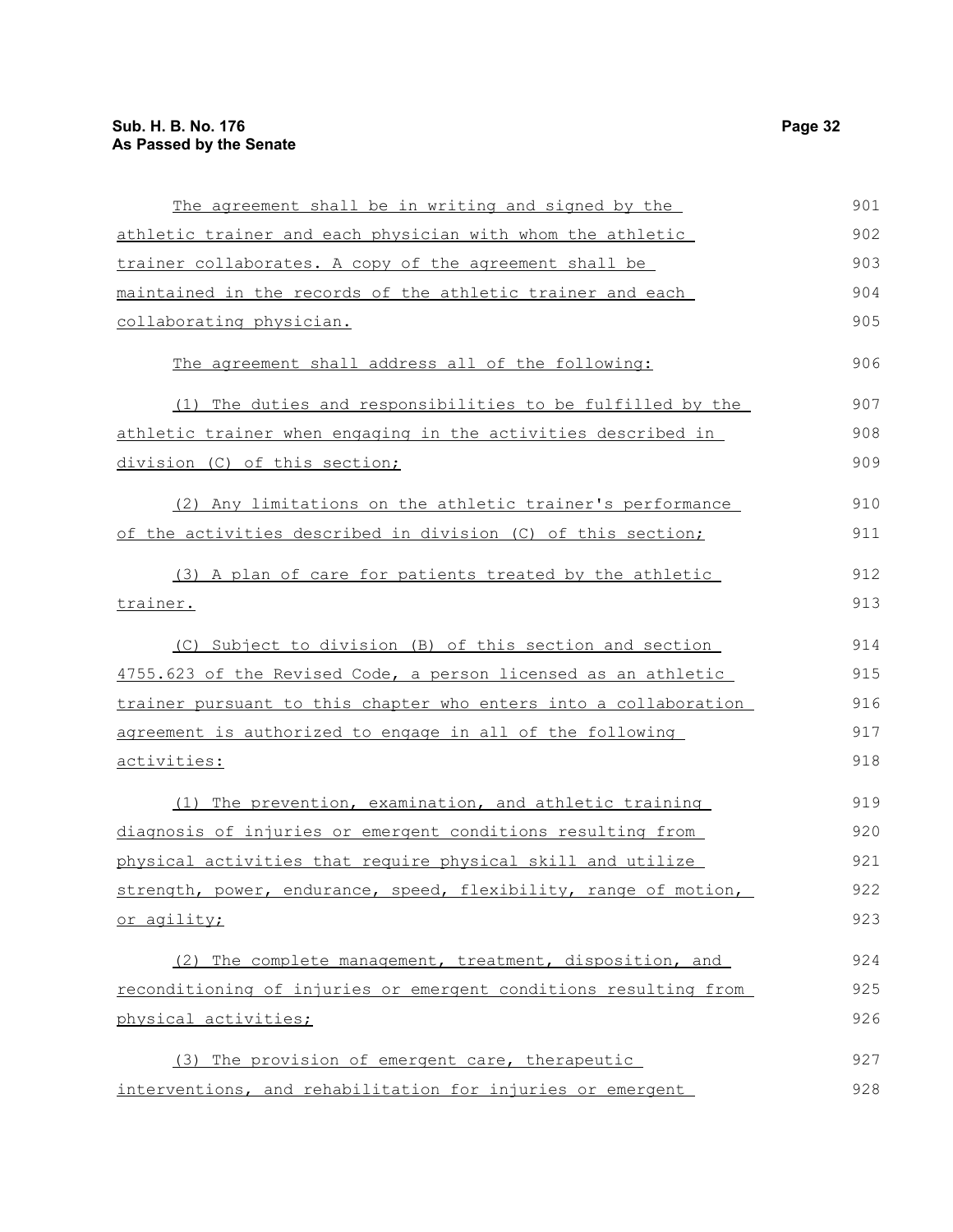| conditions resulting from physical activities;                      | 929 |
|---------------------------------------------------------------------|-----|
| (4) The promotion of and education about wellness;                  | 930 |
| (5) The administration of drugs, including topical drugs,           | 931 |
| that have been prescribed by a licensed health professional         | 932 |
| <u>authorized to prescribe drugs and are administered under the</u> | 933 |
| direction of the prescriber, except that an athletic trainer        | 934 |
| shall not administer intra-articular or intratendinous              | 935 |
| injections;                                                         | 936 |
| (6) The performance of athletic training research;                  | 937 |
| The organization and administration of educational<br>(7)           | 938 |
| programs and athletic training facilities;                          | 939 |
| (8) The education of and consulting with the public as it           | 940 |
| pertains to athletic training.                                      | 941 |
| Sec. 4755.622. (A) As used in this section, "athletic               | 942 |
| injury" means any injury sustained by an individual that affects    | 943 |
| the individual's participation or performance in sports, games,     | 944 |
|                                                                     |     |
| recreation, exercise, or other activity that requires physical      | 945 |
| strength, agility, flexibility, speed, stamina, or range of         | 946 |
| motion.                                                             | 947 |
| (B) Subject to section 4755.623 of the Revised Code, in             | 948 |
| the event a person licensed as an athletic trainer pursuant to      | 949 |
| this chapter does not enter into a collaboration agreement with     | 950 |
| one or more physicians as described in division (B) of section      | 951 |
| 4755.621 of the Revised Code, the person is authorized to engage    | 952 |
| only in the following activities:                                   | 953 |
| (1) The practice of prevention, recognition, and                    | 954 |
| assessment of an athletic injury;                                   | 955 |

(2) The complete management, treatment, disposition, and 956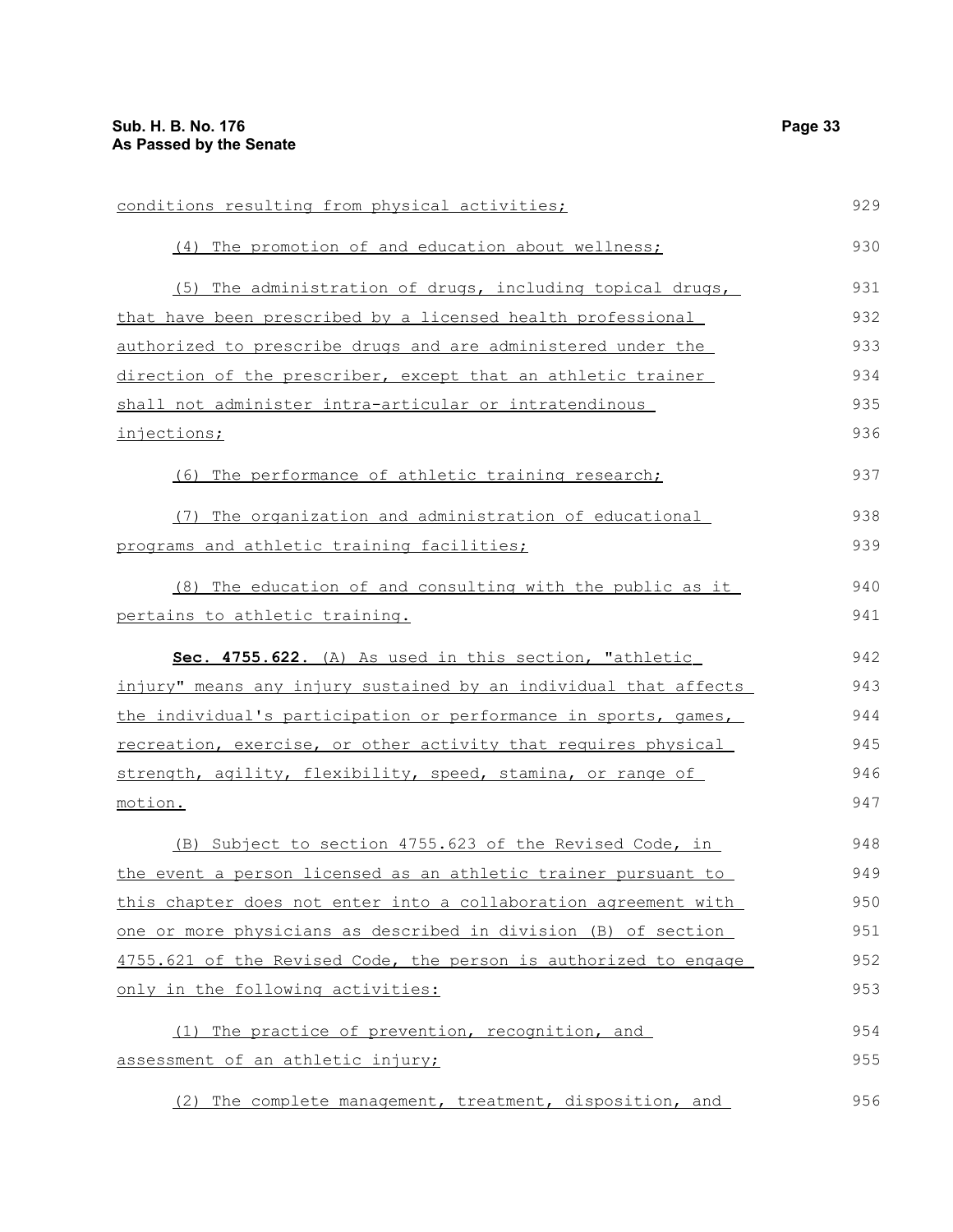| reconditioning of acute athletic injuries;                      | 957 |
|-----------------------------------------------------------------|-----|
| (3) The administration of topical drugs that have been          | 958 |
| prescribed by a licensed health professional authorized to      | 959 |
| prescribe drugs;                                                | 960 |
| (4) The organization and administration of educational          | 961 |
| programs and athletic facilities;                               | 962 |
| (5) The education of and consulting with the public as it       | 963 |
| pertains to athletic training.                                  | 964 |
| Sec. 4755.623. (A) A person licensed as an athletic             | 965 |
| trainer pursuant to this chapter shall engage in the activities | 966 |
| described in section 4755.621 or 4755.622 only if the person    | 967 |
| acts upon the referral of one or more of the following:         | 968 |
| (1) A physician;                                                | 969 |
| (2) A dentist licensed under Chapter 4715. of the Revised       | 970 |
| Code;                                                           | 971 |
| (3) A physical therapist licensed under this chapter;           | 972 |
| (4) A chiropractor licensed under Chapter 4734. of the          | 973 |
| Revised Code;                                                   | 974 |
| (5) Subject to division (B) of this section, an athletic        | 975 |
| trainer licensed under this chapter;                            | 976 |
| (6) A physician assistant licensed under Chapter 4730. of       | 977 |
| the Revised Code;                                               | 978 |
| (7) A certified nurse practitioner licensed under Chapter       | 979 |
| 4723. of the Revised Code.                                      | 980 |
| (B) A person licensed as an athletic trainer pursuant to        | 981 |
| this chapter may practice upon the referral of an athletic      | 982 |
| trainer described in division (A) of this section only if       | 983 |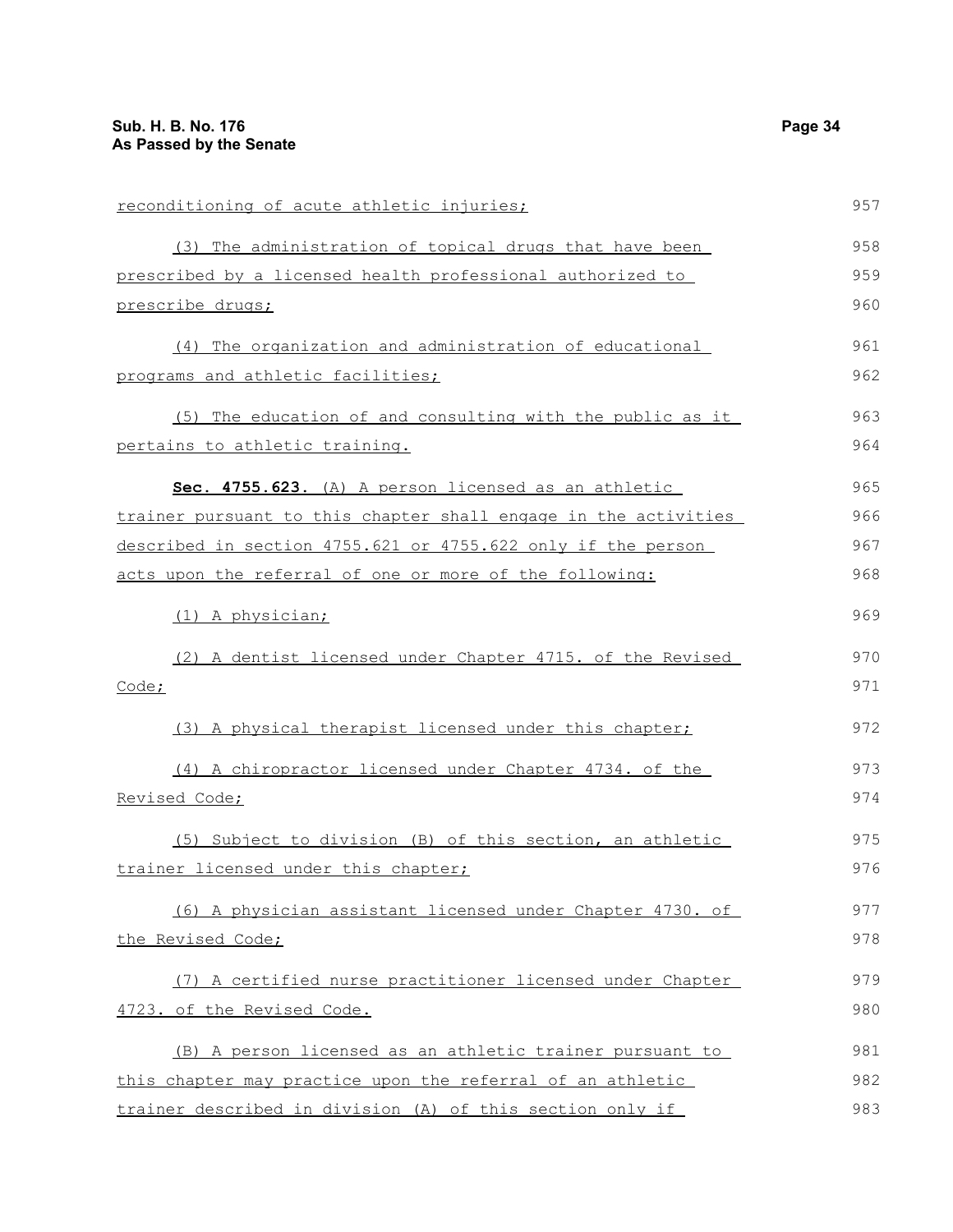| athletic training has already been recommended and referred by a | 984  |
|------------------------------------------------------------------|------|
| health care provider described in division (A) of this section   | 985  |
| <u>who is not an athletic trainer.</u>                           | 986  |
| Sec. 4755.64. (A) In accordance with Chapter 119. of the         | 987  |
| Revised Code, the athletic trainers section of the Ohio          | 988  |
| occupational therapy, physical therapy, and athletic trainers    | 989  |
| board may suspend, revoke, or, except as provided in division    | 990  |
| (B) of this section, refuse to issue or renew an athletic        | 991  |
| trainers license, or reprimand, fine, or place a licensee on     | 992  |
| probation, for any of the following:                             | 993  |
| (1) Conviction of a felony or offense involving moral            | 994  |
| turpitude, regardless of the state or country in which the       | 995  |
| conviction occurred;                                             | 996  |
| (2) Violation of sections 4755.61 to 4755.65 of the              | 997  |
| Revised Code or any order issued or rule adopted thereunder;     | 998  |
| (3) Obtaining a license through fraud, false or misleading       | 999  |
| representation, or concealment of material facts;                | 1000 |
| (4) Negligence or gross misconduct in the practice of            | 1001 |
| athletic training;                                               | 1002 |
| (5) Violating the standards of ethical conduct in the            | 1003 |
| practice of athletic training as adopted by the athletic         | 1004 |
| trainers section under section 4755.61 of the Revised Code;      | 1005 |
| (6) Using any controlled substance or alcohol to the             | 1006 |
| extent that the ability to practice athletic training at a level | 1007 |
| of competency is impaired;                                       | 1008 |
| (7) Practicing in an area of athletic training for which         | 1009 |
| the individual is untrained, or incompetent, or practicing       | 1010 |
| without the referral of a practitioner-licensed under Chapter-   | 1011 |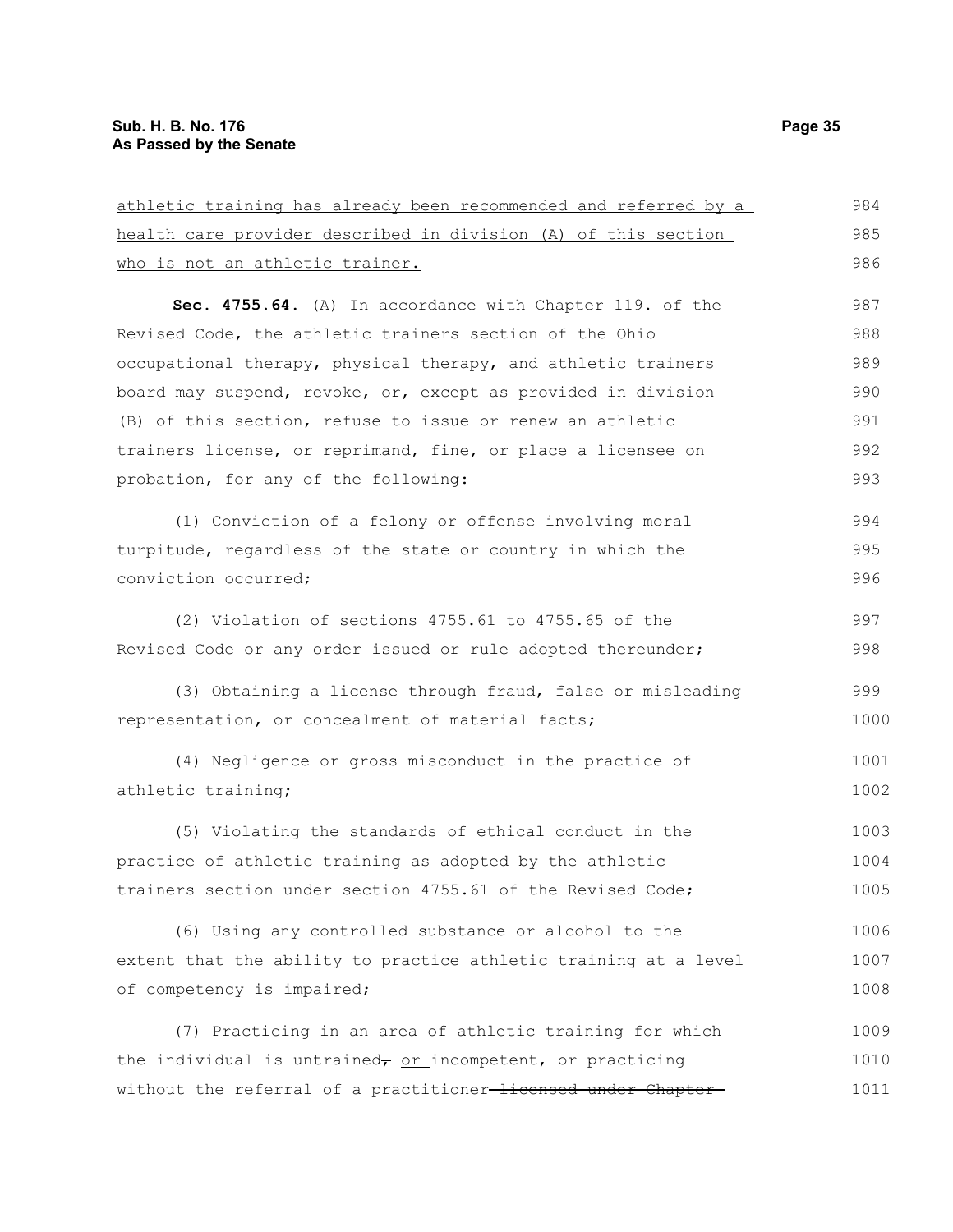| 4731. of the Revised Code, a dentist licensed under Chapter-     | 1012 |
|------------------------------------------------------------------|------|
| 4715. of the Revised Code, a chiropractor licensed under Chapter | 1013 |
| 4734. of the Revised Code, or a physical therapist licensed      | 1014 |
| under this chapter_described in division (A) of section 4755.623 | 1015 |
| of the Revised Code;                                             | 1016 |
| (8) Employing, directing, or supervising a person in the         | 1017 |
| performance of athletic training procedures who is not           | 1018 |
| authorized to practice as a licensed athletic trainer under this | 1019 |
| chapter;                                                         | 1020 |
| (9) Misrepresenting educational attainments or the               | 1021 |
| functions the individual is authorized to perform for the        | 1022 |
| purpose of obtaining some benefit related to the individual's    | 1023 |
| athletic training practice;                                      | 1024 |
| (10) Failing the licensing examination;                          | 1025 |
| (11) Aiding or abetting the unlicensed practice of               | 1026 |
| athletic training;                                               | 1027 |
| (12) Denial, revocation, suspension, or restriction of           | 1028 |
| authority to practice a health care occupation, including        | 1029 |
| athletic training, for any reason other than a failure to renew, | 1030 |
| in Ohio or another state or jurisdiction;                        | 1031 |
| (13) Regardless of whether it is consensual, engaging in         | 1032 |
| any of the following with a patient other than the spouse of the | 1033 |
| athletic trainer:                                                | 1034 |
| (a) Sexual conduct, as defined in section 2907.01 of the         | 1035 |
| Revised Code;                                                    | 1036 |
| (b) Sexual contact, as defined in section 2907.01 of the         | 1037 |
| Revised Code;                                                    | 1038 |
| (c) Verbal behavior that is sexually demeaning to the            | 1039 |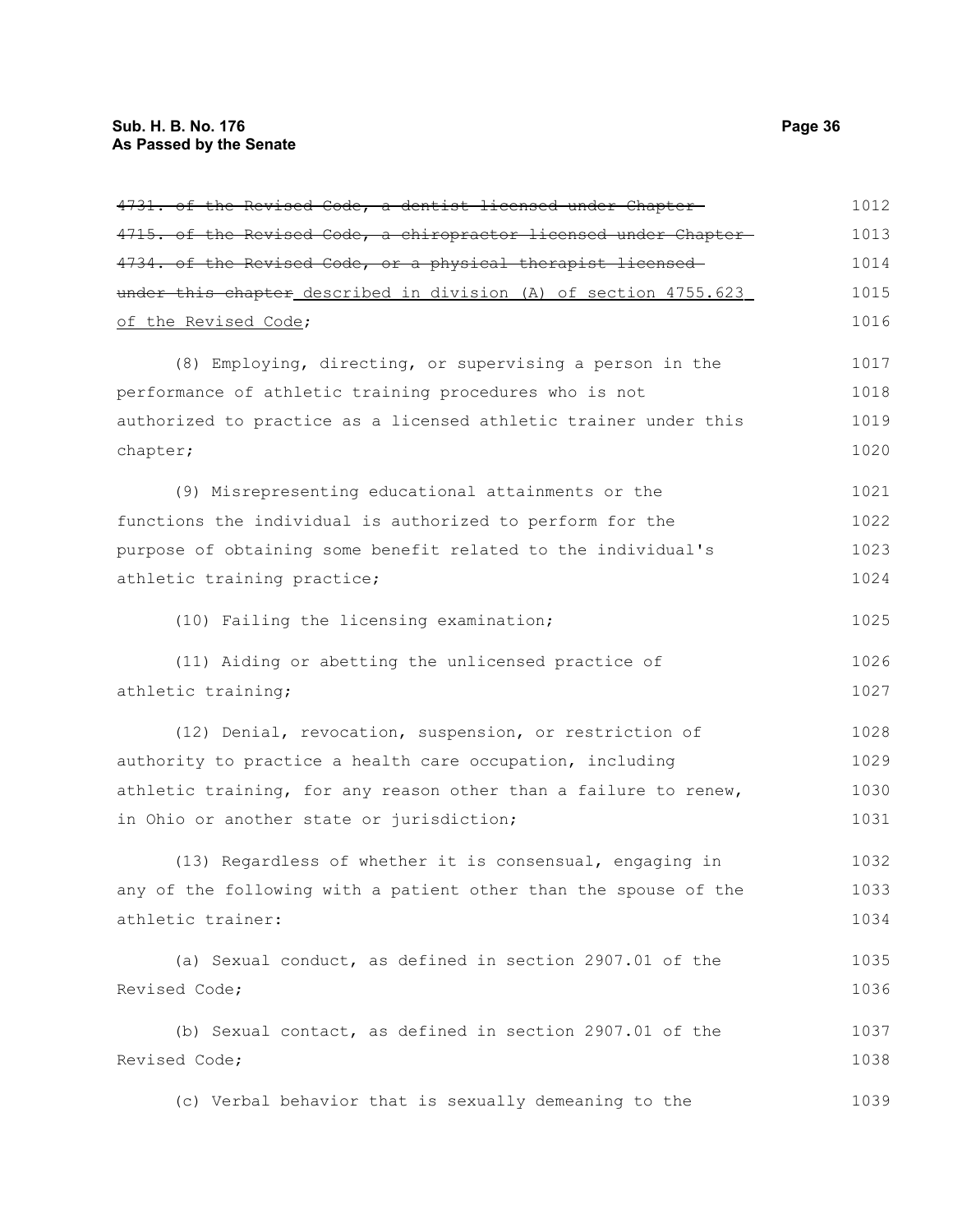| sexually demeaning;                                              | 1041 |
|------------------------------------------------------------------|------|
| (14) In the case of an athletic trainer who has entered          | 1042 |
| into a collaboration agreement as described in section 4755.621  | 1043 |
| of the Revised Code, failing to practice in accordance with the  | 1044 |
| agreement.                                                       | 1045 |
| (B) The athletic trainers section shall not refuse to            | 1046 |
| issue a license to an applicant because of a criminal conviction | 1047 |
| unless the refusal is in accordance with section 9.79 of the     | 1048 |
| Revised Code.                                                    | 1049 |
| (C) If the athletic trainers section places a licensee on        | 1050 |
| probation under division (A) of this section, the section's      | 1051 |
| order for placement on probation shall be accompanied by a       | 1052 |
| written statement of the conditions under which the person may   | 1053 |
| be removed from probation and restored to unrestricted practice. | 1054 |
| (D) A licensee whose license has been revoked under              | 1055 |
| division (A) of this section may apply to the athletic trainers  | 1056 |
| section for reinstatement of the license one year following the  | 1057 |
| date of revocation. The athletic trainers section may accept or  | 1058 |
| deny the application for reinstatement and may require that the  | 1059 |
| applicant pass an examination as a condition for reinstatement.  | 1060 |
| (E) On receipt of a complaint that a person licensed by          | 1061 |
| the athletic trainers section has committed any of the           | 1062 |
| prohibited actions listed in division (A) of this section, the   | 1063 |
| section may immediately suspend the license of a licensed        | 1064 |
| athletic trainer prior to holding a hearing in accordance with   | 1065 |
| Chapter 119. of the Revised Code if it determines, based on the  | 1066 |
| complaint, that the licensee poses an immediate threat to the    | 1067 |

public. The section may review the allegations and vote on the

patient or may be reasonably interpreted by the patient as

1040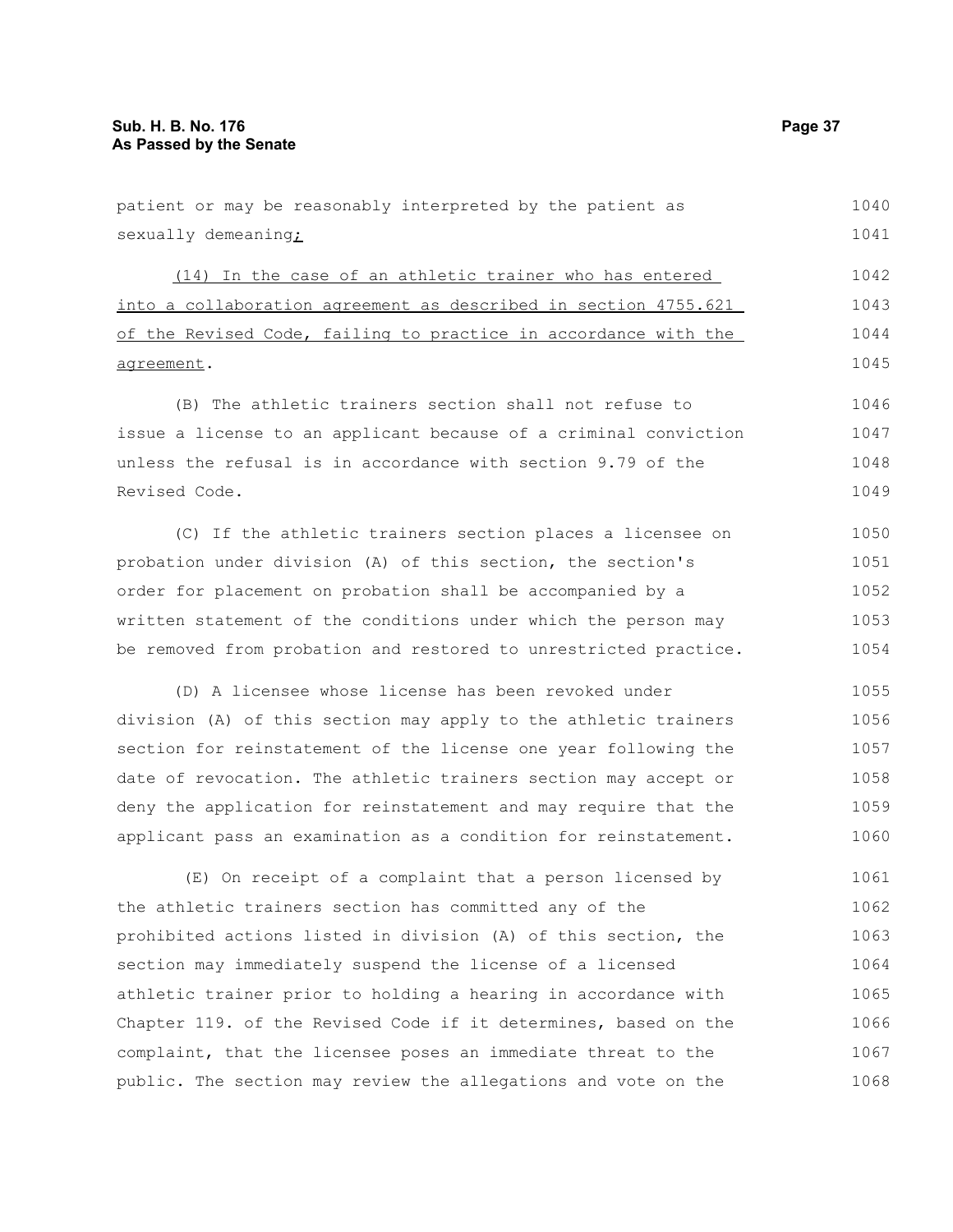#### **Sub. H. B. No. 176 Page 38 As Passed by the Senate**

suspension by telephone conference call. If the section votes to suspend a license under this division, the section shall issue a written order of summary suspension to the licensed athletic trainer in accordance with section 119.07 of the Revised Code. If the individual whose license is suspended fails to make a timely request for an adjudication under Chapter 119. of the Revised Code, the section shall enter a final order permanently revoking the individual's license. Notwithstanding section 119.12 of the Revised Code, a court of common pleas shall not grant a suspension of the section's order of summary suspension pending the determination of an appeal filed under that section. Any order of summary suspension issued under this division shall remain in effect, unless reversed on appeal, until a final adjudication order issued by the section pursuant to division (A) of this section becomes effective. The section shall issue its final adjudication order regarding an order of summary suspension issued under this division not later than ninety days after completion of its hearing. Failure to issue the order within ninety days shall result in immediate dissolution of the suspension order, but shall not invalidate any subsequent, final adjudication order. 1069 1070 1071 1072 1073 1074 1075 1076 1077 1078 1079 1080 1081 1082 1083 1084 1085 1086 1087 1088 1089

**Section 2.** That existing sections 4731.22, 4755.60, 4755.62, and 4755.64 of the Revised Code are hereby repealed. 1090 1091

**Section 3.** Section 4731.22 of the Revised Code is presented in this act as a composite of the section as amended by H.B. 263, H.B. 442, and S.B. 260 of the 133rd General Assembly and H.B. 110 of the 134th General Assembly. The General Assembly, applying the principle stated in division (B) of section 1.52 of the Revised Code that amendments are to be harmonized if reasonably capable of simultaneous operation, finds that the composite is the resulting version of the section 1092 1093 1094 1095 1096 1097 1098 1099